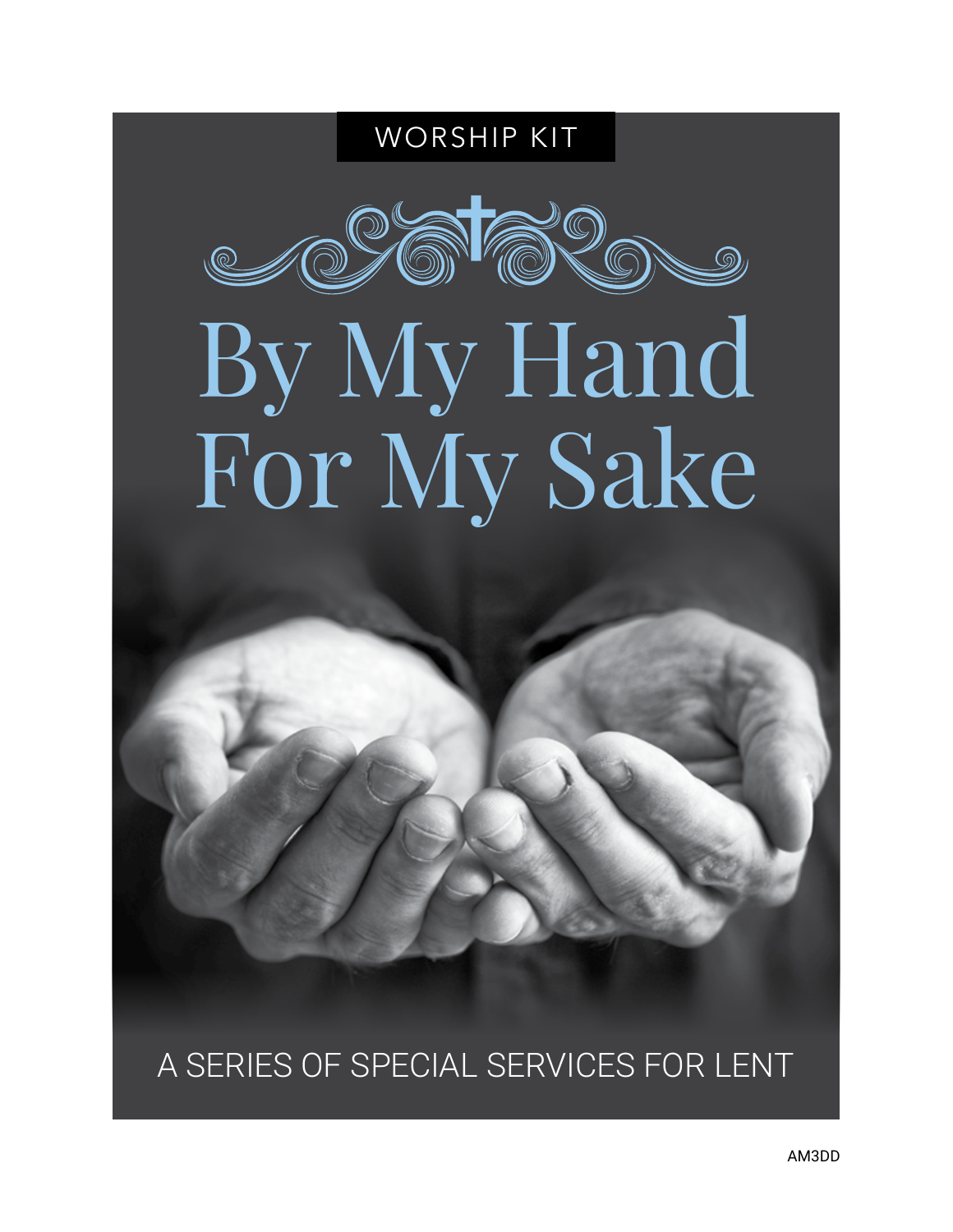## A SERIES OF SPECIAL SERVICES FOR LENT By My Hand For My Sake

About "By My Hand, For My Sake"

Greetings!

The Service Series "By My Hand? For My Sake!" has been designed with your congregation in mind. Okay, what does that mean? That means **options, options, options**. Many options exist as you plan to use this Service Series in your worship. And we should add this—nothing here is carved in stone. Feel free to adapt the materials provided herein to your specific needs.

However, a major drawback to options is the confusion that they can cause. This is one full Service Series, and it's easy to get lost in its pages. So, here are some pointers to help you get started.

**First**, become acquainted with the materials. That doesn't mean you should read everything right now (although, if you have the time it's not a bad idea). But look through the materials, noticing that there are monologs and homilies (they are different, and both are used in each service). There are prayers and music guides. There are notes for worship leaders. There is a CD. **Do read all the way through the section called The Old Rugged Cross.** It will introduce you to the materials in the packet, and will make you aware of some of the major, dramatic options that this Service Series provides.

**Second**, the CD is probably confusing, and should be explained right away. The CD contains the recorded monologs for each service. They are provided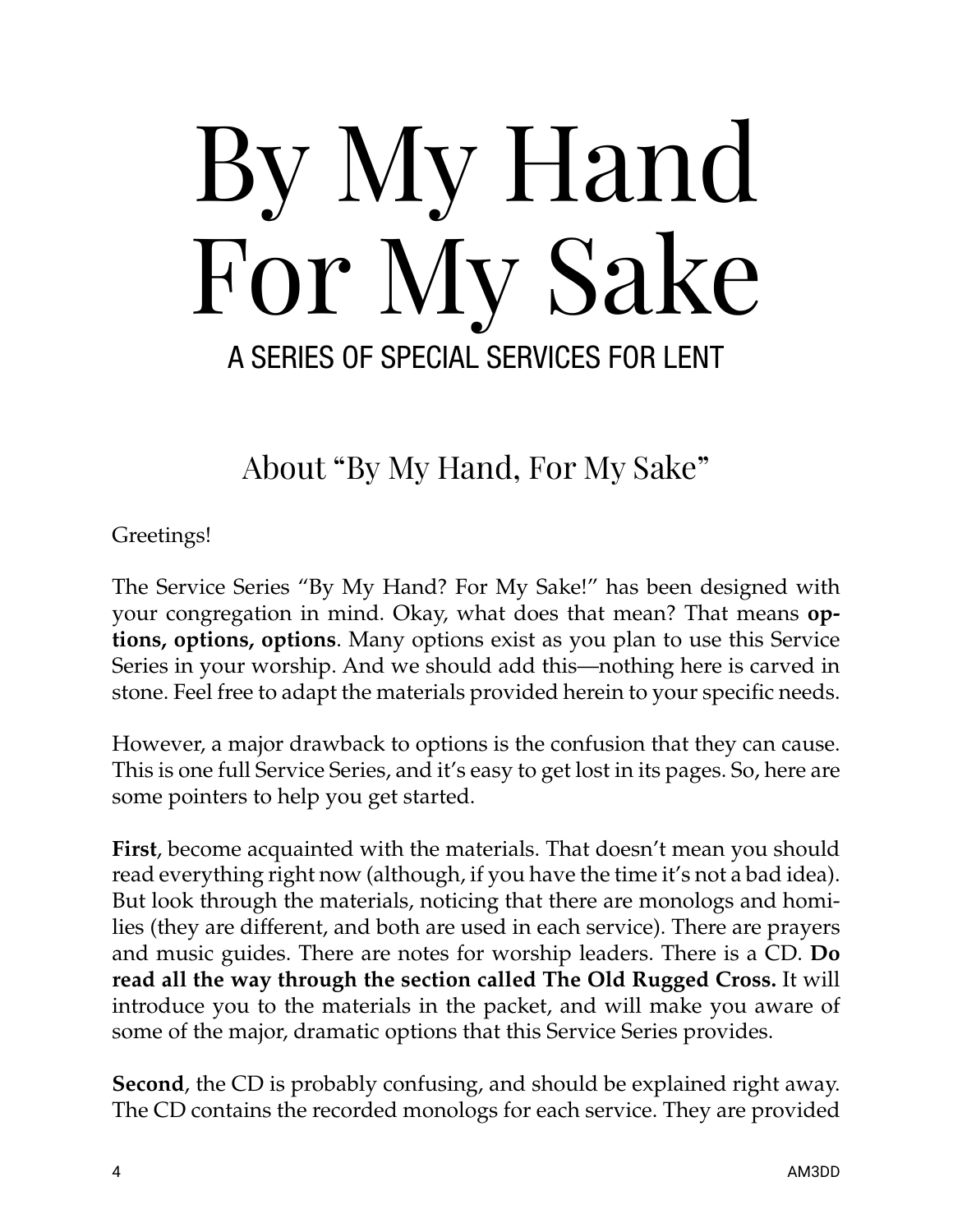with full sound effects and are read dramatically. These recorded monologs may be used in a number of ways. First, you may simply want to listen to them to help prepare for the reading (or memorization) of each monolog. Second, you could use the recordings in your worship—a recorded voice from an unseen speaker can carry a very somber mood, appropriate during the season of Lent. Third, you could provide a local radio station with this recording for use in their Lenten programming (purchase of this kit releases all copyright for the CD and its broadcast). Finally, you may want to disregard the CD altogether.

The first two tracks on the CD are a musical/dramatic prelude and postlude to each Lenten monolog. See the pages entitled "The Old Rugged Cross" for more information on their use. The last two tracks are the musical/dramatic prelude and postlude to the Easter monolog.

Of course, purchase of this kit provides full copyright release for the orders of service and the text of the promotional flier. Feel free to copy or adapt any of the material herein.

#### The Old Rugged Cross—Add Visual Impact

Have you ever made an **old rugged cross** to serve as a Lenten display? Many churches do, and they have learned that the more primitive and rustic it looks, the better. The most common material for an "old rugged cross" is last year's Christmas tree trunk(s), the branches lopped off, two pieces nailed together, perhaps with a piece of crisscrossed rope (or heavy twine) at the intersection to give it an even more rustic look.

You can even put it in the Christmas tree stand—which is covered by draping it with a purple cloth, a very Lenten accent. Depending on the desired height, you could place the stand on a low table or some boxes, and drape that whole base in purple.

If you want to carry the concept a step further, it might be possible to **drape the cross** each week in a way that helps identify that week's monologist. Here are some possibilities: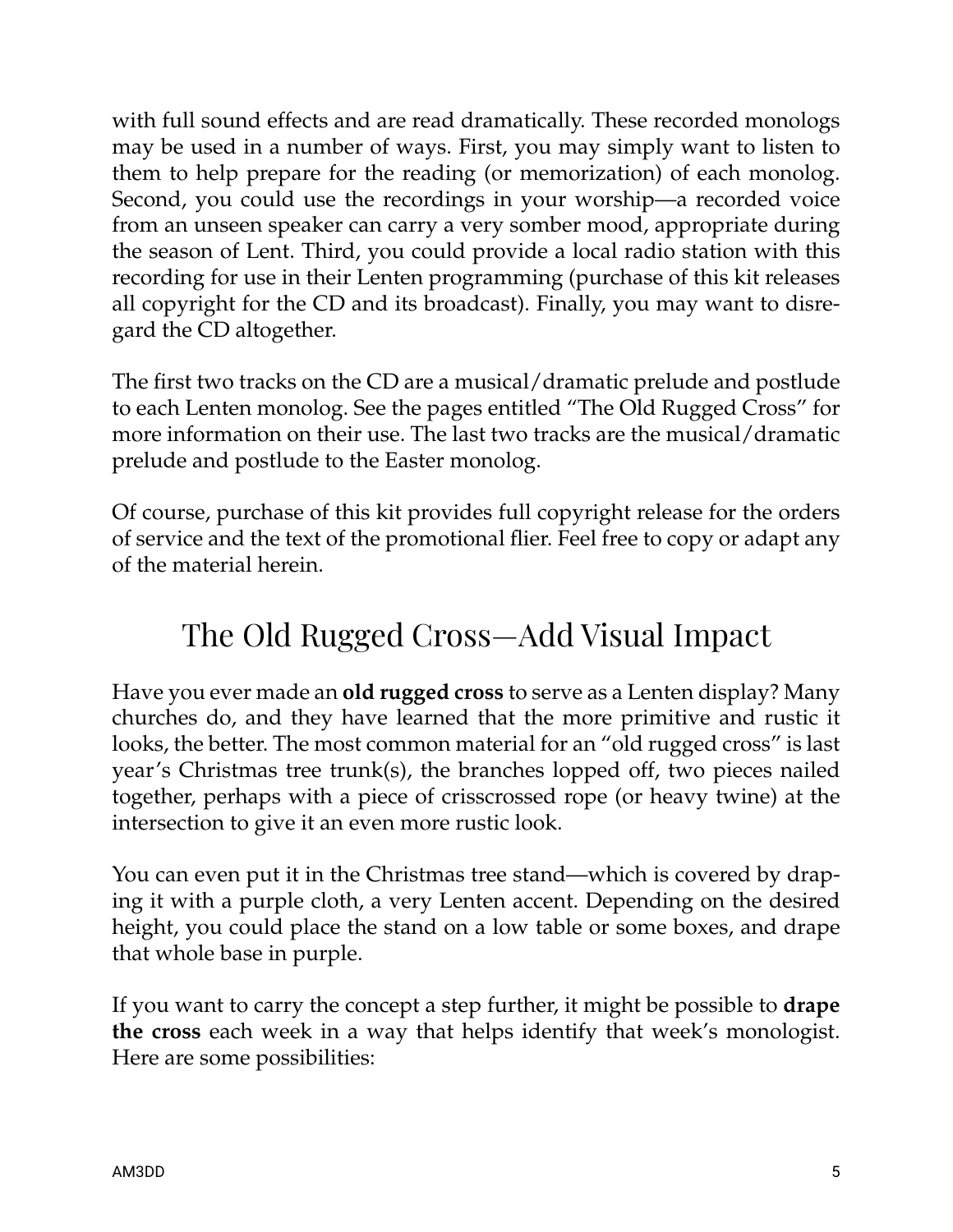**Adam or Eve**—Green ivy (or green with white accents), to evoke the impression of Eden, and perhaps of a futile attempt to make clothes for oneself of leaves. It would probably have to be plastic at this time of year.

**Nicodemus**—A Jewish prayer shawl, off-white to ivory in color, with some dark blue stripes at either end, and long white knotted fringes.

**Judas**—A stark black drape … along with some rope, giving the hint of a noose.

**Barabbas**—Something in a dirty brown, perhaps of burlap—best if torn and tattered and very rumpled. A chain (suggesting manacles, imprisonment) might also be involved.

**Pilate**—The impression of a Roman toga can be given to a piece of white (or off-white) cloth by sewing to its hem that "up-over-down-over-up-overdown-over" pattern that looks sort of like the top of a castle. A pitcher and bowl might be at the foot of the cross.

**The Thief's Father**—Instead of cloth, this week's draping could be made of heavy ropes. A crown of thorns might be attached to the cross as well.

**Peter**—Fish net, including corks and bobbers, perhaps with a bunch of grapes and a sheaf of wheat attached. For Maundy Thursday, a Communion chalice might also be involved.

**Centurion**—For Good Friday, the cross might well be starkly bare. If the centurion's red military cape is draping the cross through the monolog, he reverently removes it when he leaves, so that then the cross is bare.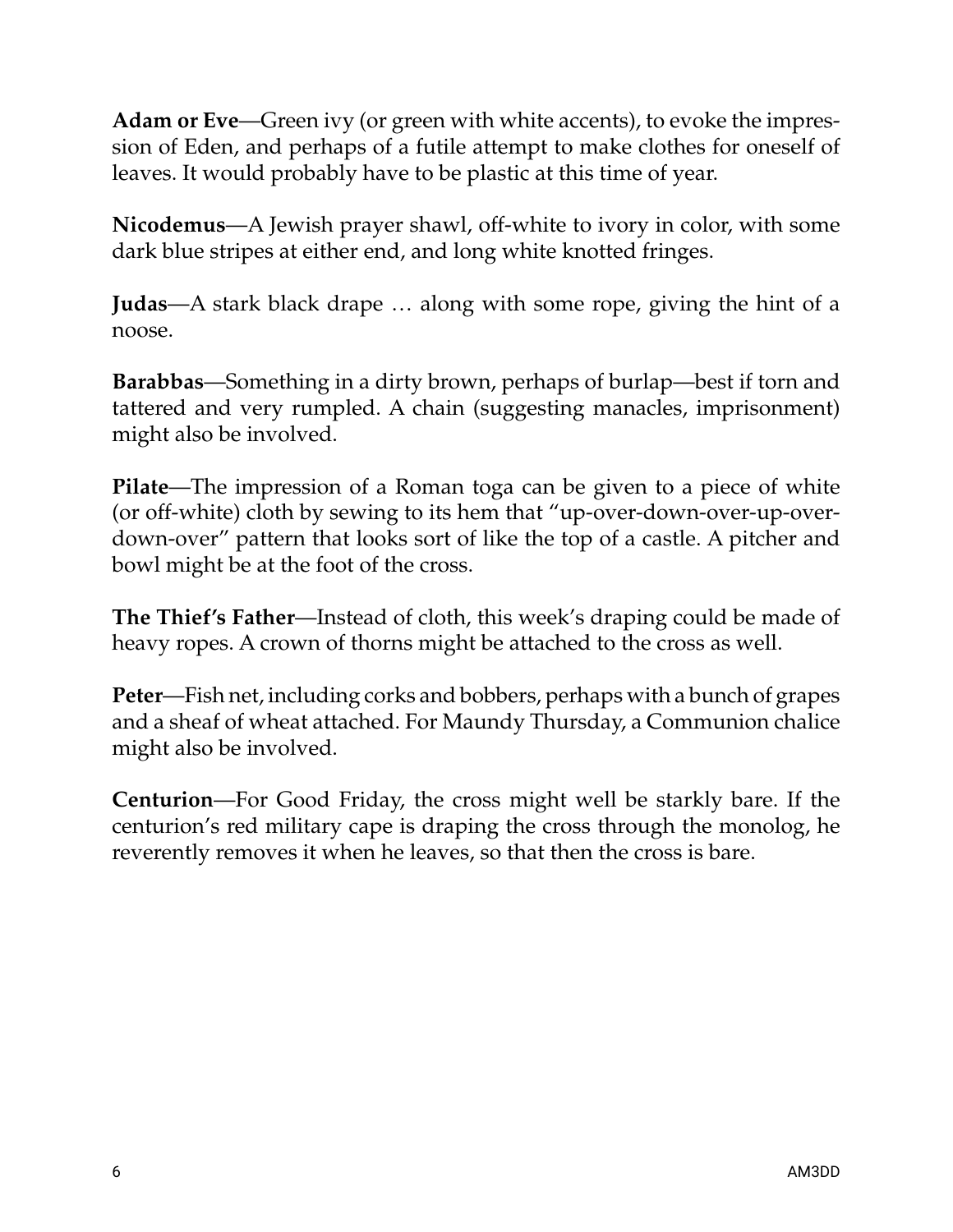#### Involving the Monologist

To carry this concept a step further, the person delivering the monolog at each service might engage in **dramatic actions**, perhaps entering by walking all the way down the aisle (while the CD intro is playing, or a soft organ selection) and doing something with a significant object at the foot of the cross. Similar action might also take place at the end of the monolog. Here are some ideas:

**Adam or Eve**—Walk down the aisle carrying a broad shallow basket (probably lined with plastic) filled with black dirt. Potting soil would work very well. In the basket might also be a gardening tool such as a trowel … and maybe also some fruit, like pears and/or apples. Place it at the foot of the cross.

At the end of the monolog, pick up a piece of fruit and contemplate it for a moment before putting it back. Then lift a handful of dirt and let it fall back into the basket, keeping some to rub between your thumb and fingers so that some remains there. Then, lower your head as if thinking, and raise your hand as if scratching your forehead in thought. When your hand is removed, a smudge of dirt should remain on your forehead.

Following that action you may simply leave down the center aisle … or, you might take the fruit from the basket and place it at the foot of the cross, and carry the basket (with dirt and tool) with you as you leave.

**Nicodemus**—Reminiscent of the nighttime visit to Jesus, you could carry in a lantern, placing it at the foot of the cross. You might also (or instead) carry containers to indicate the spices for Jesus' burial.

Leave resolutely. Whether or not you take the lantern with you is your choice, but do take the spices.

**Judas**—Carry in a money bag with large coins inside (someone's collection of half-dollars or silver dollars would be most appropriate!). Drop it heavily at the foot of the cross.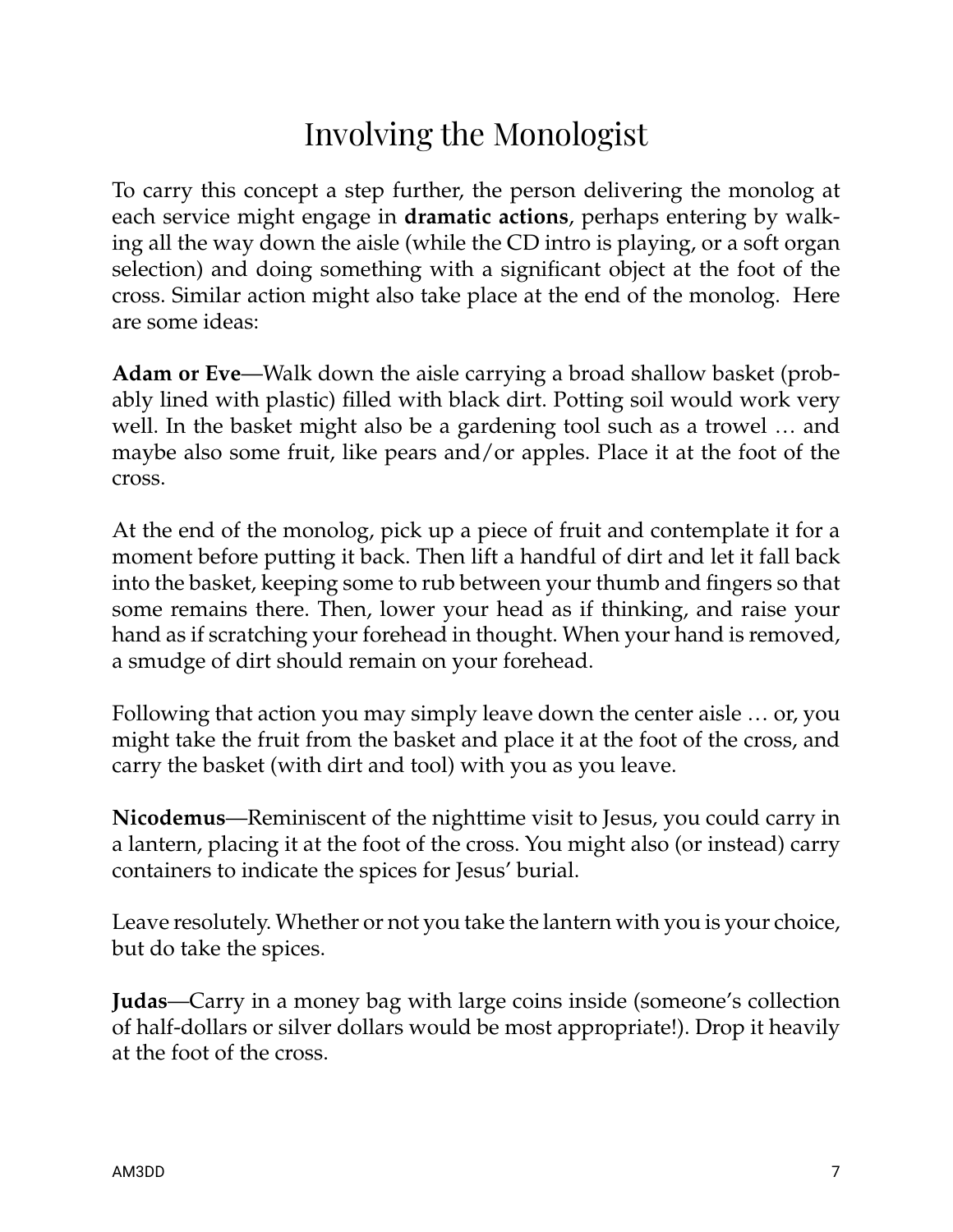At the end of the monolog, pick up the money bag in such a way that it is open … so that you can throw the coins down noisily, angrily. Then, after a moment, remove the rope from the cross, coil it in your hand, and leave quickly, almost running.

**Barabbas**—If you carry in a chain (or something similar to indicate a prisoner's manacles), place it on the cross. Spend a long moment looking at it there, perhaps reaching out to touch it, before beginning your monolog.

At the end of the monolog, go to the cross and begin to remove the chain. But then stop … and put it back … and leave it there as you depart, obviously relieved.

**Pilate**—You might be carrying a towel as you come down the aisle. At the cross, pour water from the pitcher into the bowl and wash your hands, letting the water splash. Then wipe your hands with the towel, fold it carefully, and place it near the bowl and pitcher.

After the monolog, pick up the towel again, unfold it as if you are about to repeat the ritual … then crumple it up and throw it down disgustedly. Look back at the cross for a long moment, then turn and shake your head … and leave.

**The Thief's Father**—Carry in the crown of thorns and place it on the cross.

At the end, gently remove the crown of thorns from the cross, and keep looking at it as you turn toward the congregation. Nod "yes" once, then look up (like toward the balcony) with a slight smile on your face … and walk down the aisle.

**Peter**—When the monolog is finished, take the Communion chalice from the foot of the cross and carry it reverently to the altar, where it will soon be used in the Maundy Thursday celebration of the Eucharist.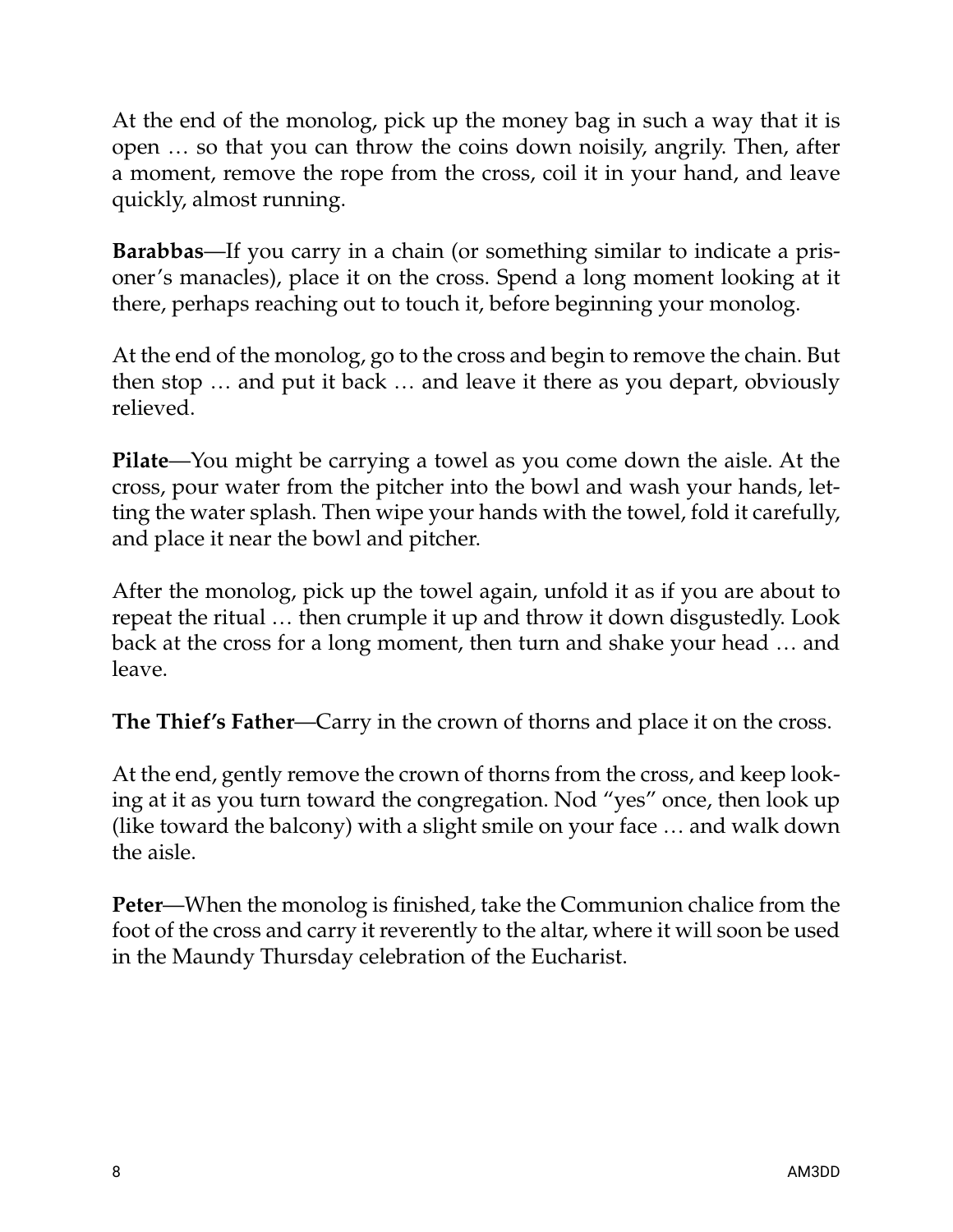**Centurion**—Unless the cross is to be left bare, or is already draped … enter with a piece of material that resembles a Roman soldier's red cape, either carried on your arm or draped over your shoulder. With almost military precision, drape it over the cross. Whether or not you use the cape, come to attention facing the cross and give it a "Roman salute"—make a fist with your right hand and thump it sharply on your chest in the area of your left shoulder. Then begin.

When the monolog is finished, come to attention before the cross again. Remove the drape and fold it almost as you would a flag. You are not wearing your military cape as you leave, simply carrying it.

**Costumes?** Not necessary. The few props indicated here should be enough to let imagination have its way … Unless you want to, of course. But in that case, do them well.

*By Arden W. Mead. © 1996/2011 by Creative Communications for the Parish, 1564 Fencorp Dr., Fenton, MO 63026. 1-800-325-9414. www.creativecommunications.com. All rights reserved. Printed in the USA.*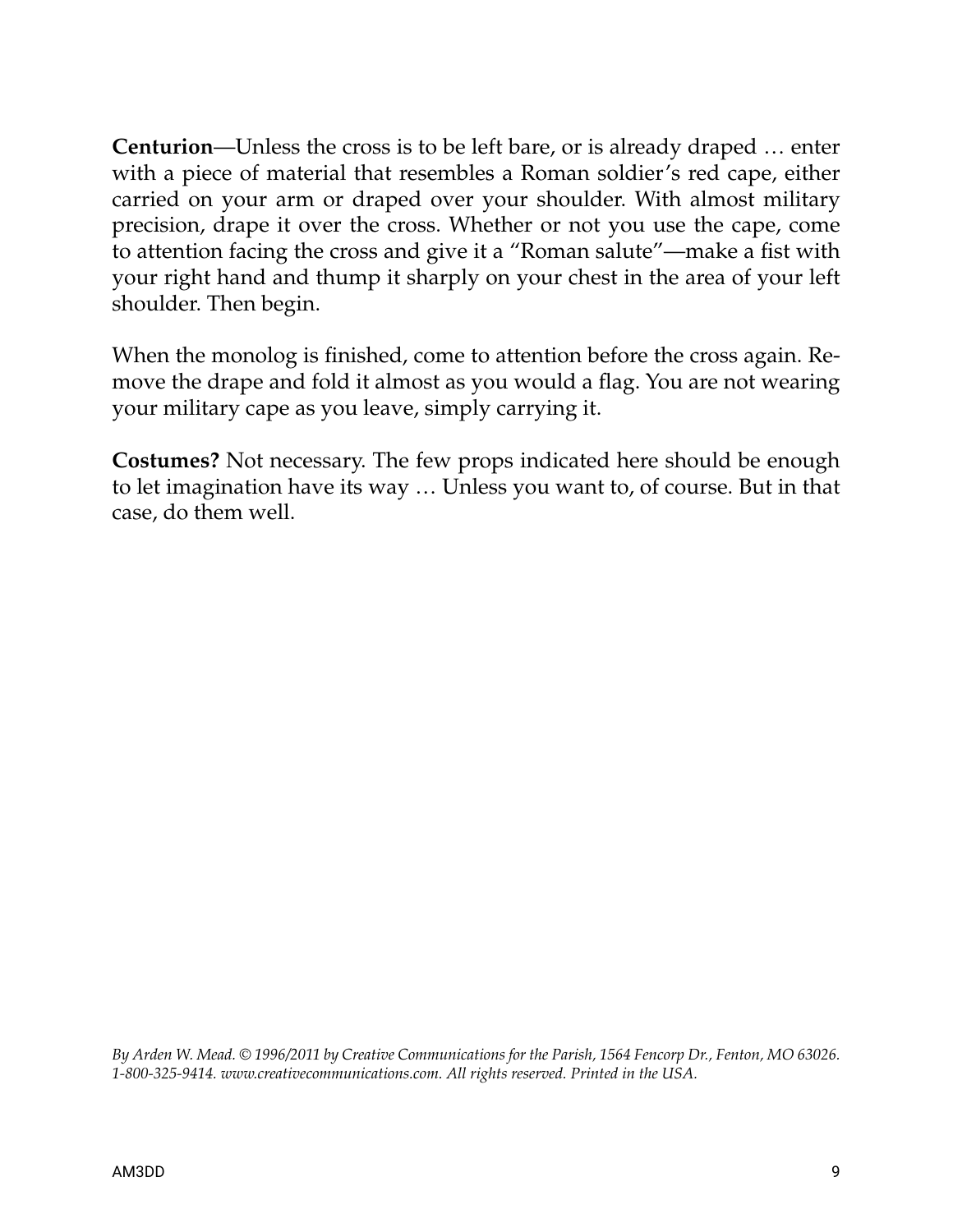# By My Hand For My Sake

### A SERIES OF SPECIAL SERVICES FOR LENT

| Ash Wednesday • Adam/Eve                  |  |
|-------------------------------------------|--|
|                                           |  |
| Complete Script For Worship Leaders 16-28 |  |
|                                           |  |
|                                           |  |
|                                           |  |
|                                           |  |
|                                           |  |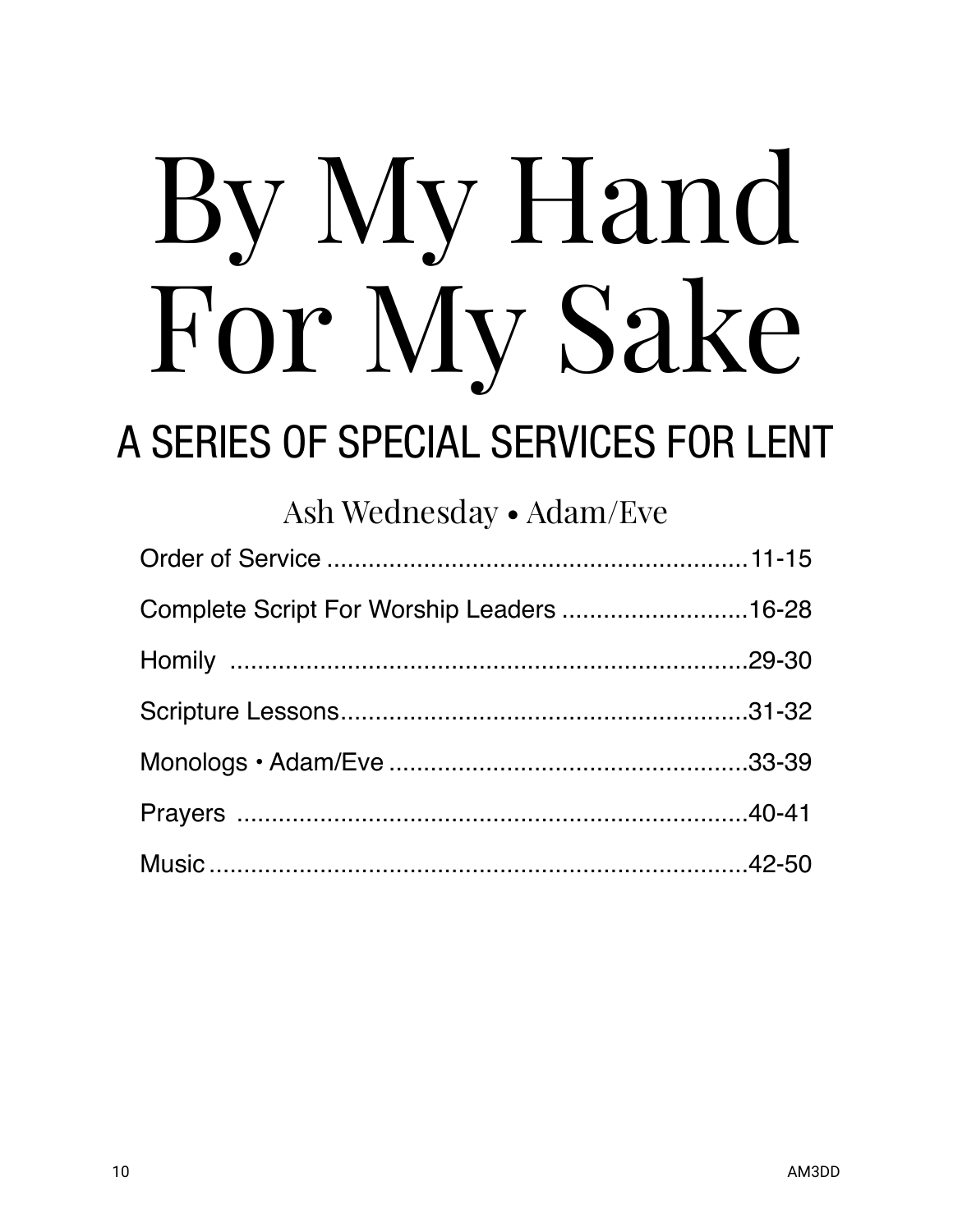### A SERIES OF SPECIAL SERVICES FOR LENT By My Hand For My Sake

Ash Wednesday • Adam/Eve Order Of Service

We Gather At The Cross................... As Sinners Forgiven *(Responses from Lamentations 1 and 3, and Psalm 51)*

> **Alas! And did my Savior bleed, And did my Sov'reign die? Would he devote that sacred head For sinners such as I?**

- L *Is it nothing to you, all you who pass by? Look and see if there is any sorrow like my sorrow which was brought upon me, which the Lord inflicted on the day of his fierce anger.*
- C **My transgressions are like a yoke about my neck, fastened by the hand of the Lord. They weigh so heavily upon me that my strength is gone.**
- P When we lift our hands in prayer to God in heaven, we should offer him our hearts and say, "We have sinned! We have rebelled against you!"

**Was it for sins that I had done He groaned upon the tree? Amazing pity, grace unknown, And love beyond degree!**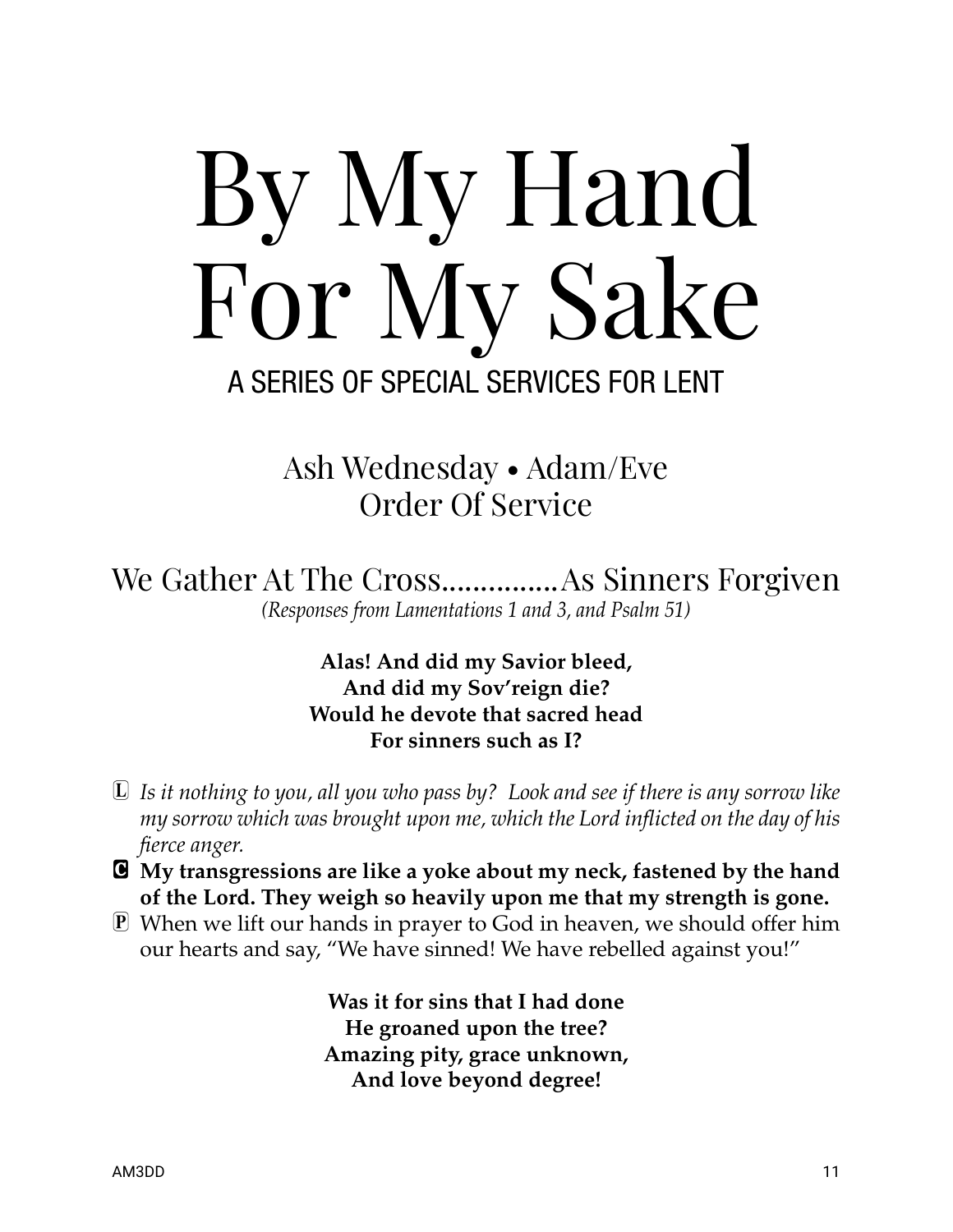- P You are kind, God! Please have pity on me.
- C **You are always merciful! Please wipe away my sins. Wash me clean from all of my sin and guilt.**
- P I know about my sins, and I cannot forget my terrible guilt.
- C **You are really the one I have sinned against. I have disobeyed you and have done great wrong. So it is right and fair for you to correct and punish me. I have sinned and done wrong since the day I was born.**
- P But you want complete honesty, so teach me true wisdom.
- C **Wash me with hyssop until I am clean and whiter than snow. Let me be happy and joyful!**
- P You crushed my bones,
- C **now let them celebrate. Turn your eyes from my sin and cover my guilt.**
- P Create pure thoughts in me and make me faithful again. Don't chase me away from you or take your Holy Spirit from me.

**O Hope of ev'ry contrite soul, O Joy of all the meek, How kind you are to those who fall, How good to those who seek!**

#### The Prayer Of The Day

**To God all glory, praise, and love Be now and ever giv'n By saints below and saints above, The Church in earth and heav'n.**

#### Homily

Hymn....................................................... "Yet Even Now"

**"Yet even now," thus says the Lord, "Return to me with all your heart, With fasting and with tears of grief; Your hearts, and not your garments, part."**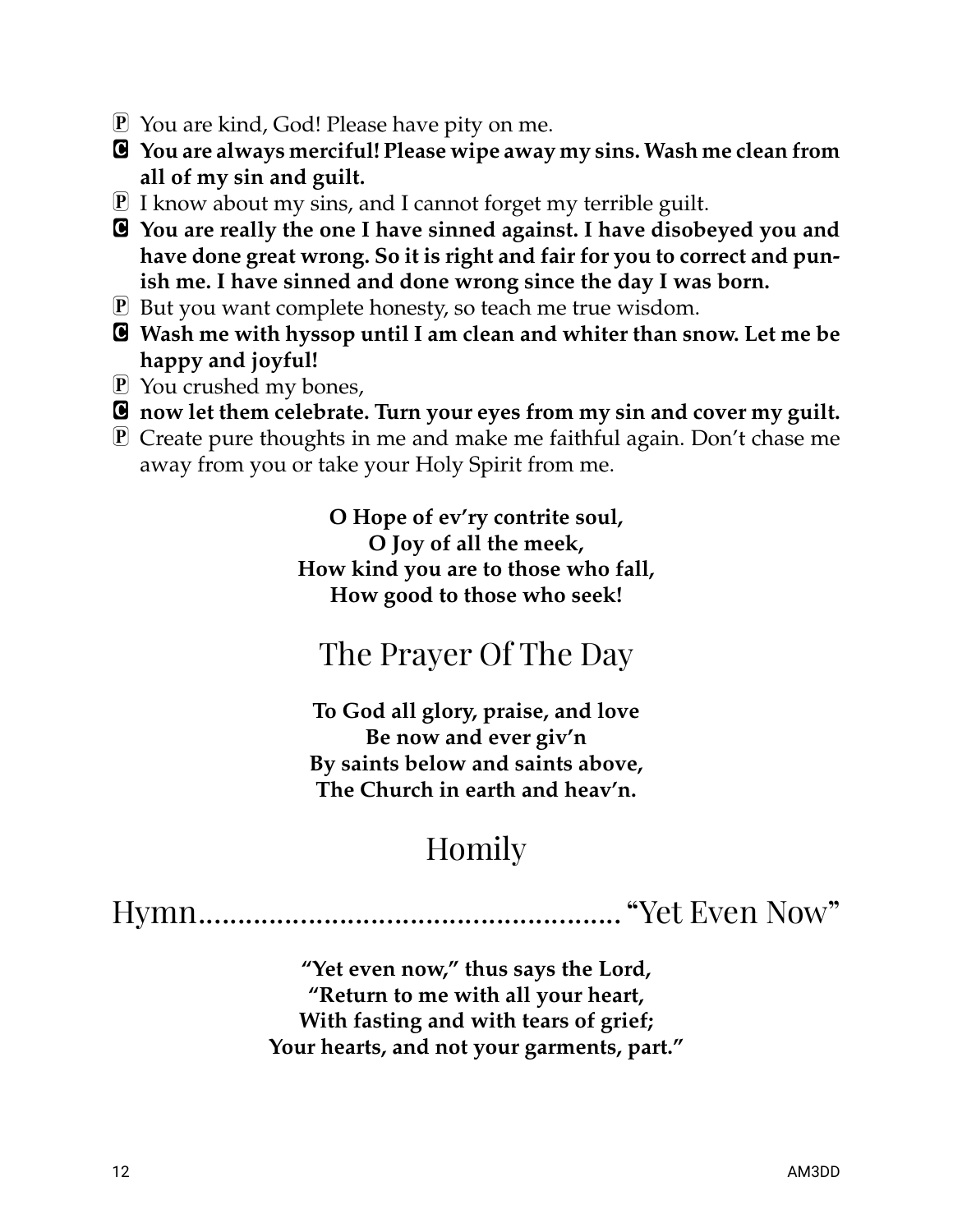| Unto the Lord, your God, return,<br>Who sends his mercy from above;<br>For he is gracious, slow to wrath,<br>And he abounds in steadfast love.                                                                                                                                                                                                                              |
|-----------------------------------------------------------------------------------------------------------------------------------------------------------------------------------------------------------------------------------------------------------------------------------------------------------------------------------------------------------------------------|
| The sinless Son of God was made,<br>For us, the One by sin defiled,<br>That we in him might righteous be<br>And with our Father reconciled.                                                                                                                                                                                                                                 |
| Even as we return, O God,<br>Claiming your grace for Jesus' sake,<br>Turn now to us with heartfelt love<br>And leave a blessing in your wake.                                                                                                                                                                                                                               |
|                                                                                                                                                                                                                                                                                                                                                                             |
|                                                                                                                                                                                                                                                                                                                                                                             |
| $\mathbb U$ Let us keep our eyes on Jesus, who leads us and makes our faith complete.<br><b>E</b> He endured the shame of being nailed to a cross, because he knew that<br>later on he would be glad he did.<br>$\mathbb D$ Now he is seated at the right side of God's throne.<br>$\blacksquare$ Let us keep our eyes on Jesus, who leads us and makes our faith complete. |

New Testament Lesson ......... 2 Corinthians 5:20b-6:2

#### Monolog • Adam/Eve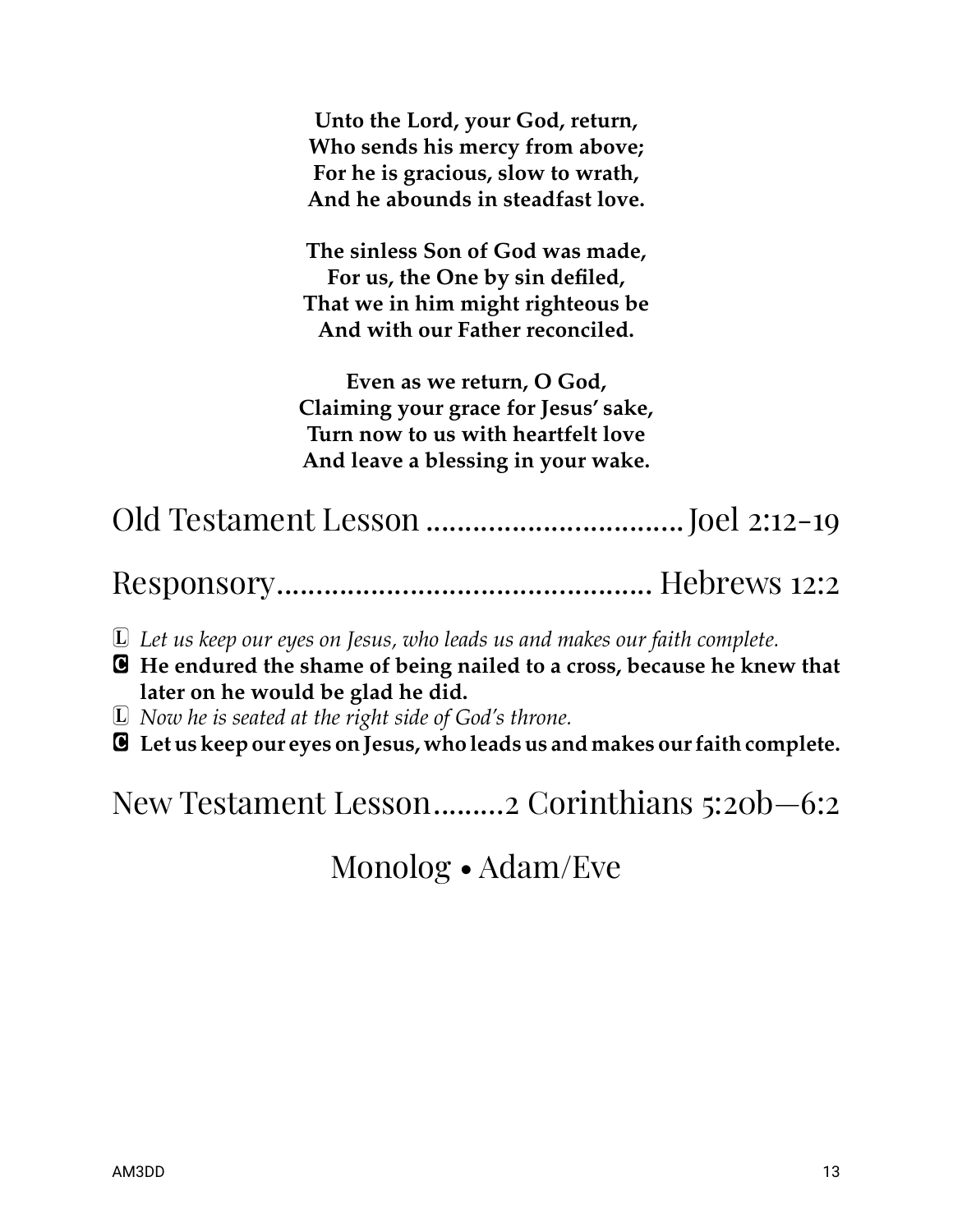**Remember, earth-born mortal, The dust from which you came, And know that life's last portal Returns you to the same! Let ashes tell the story, From dust its lesson learn: Beyond life's fleeting glory To dust you shall return!**

#### The Distribution Of Ashes

**O God, you once did fashion Our lives from earth's frail dust. Through Jesus' Cross and Passion Help us your grace to trust. For Christ was born of Mary Our mortal dust to share, Our sin and guilt to carry, Our ransom to prepare.**

**Let ashes be the token Of heartfelt penitence And of your promise spoken To raise our bodies hence. Have mercy on us mortals! Let faith within us burn, That even from death's portals We may to life return!**

#### The Prayers

#### **Offering**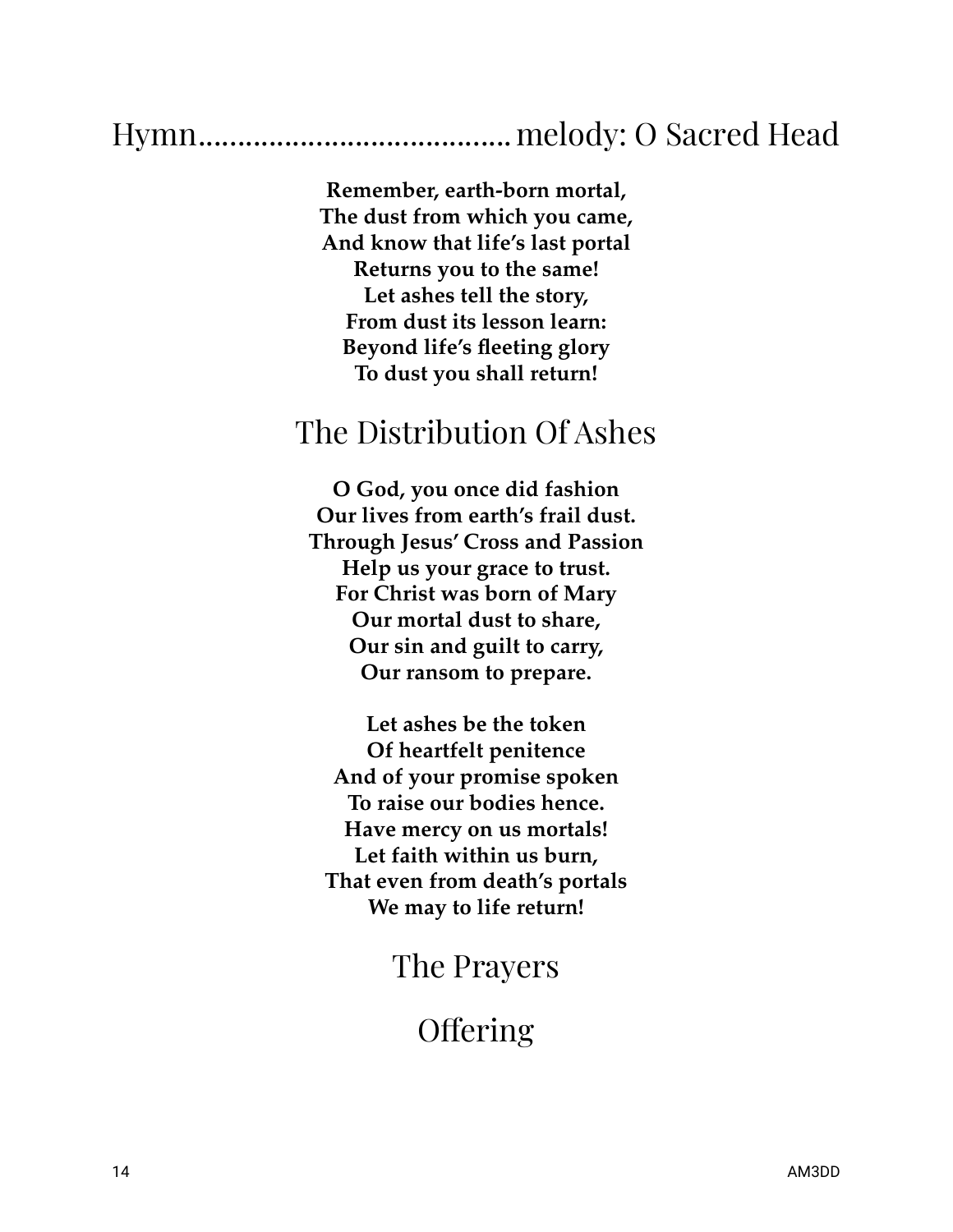**Chief of sinners though I be, Jesus shed his blood for me, Died that I might live on high, Lives that I might never die. As the branch is to the vine, I am his, and he is mine.**

#### The Lord's Prayer

#### The Benediction

**Peace, to soothe our bitter woes, God in Christ on us bestows; Jesus bought our peace with God With his holy, precious blood; Peace in him for sinners found Is the Gospel's joyful sound.**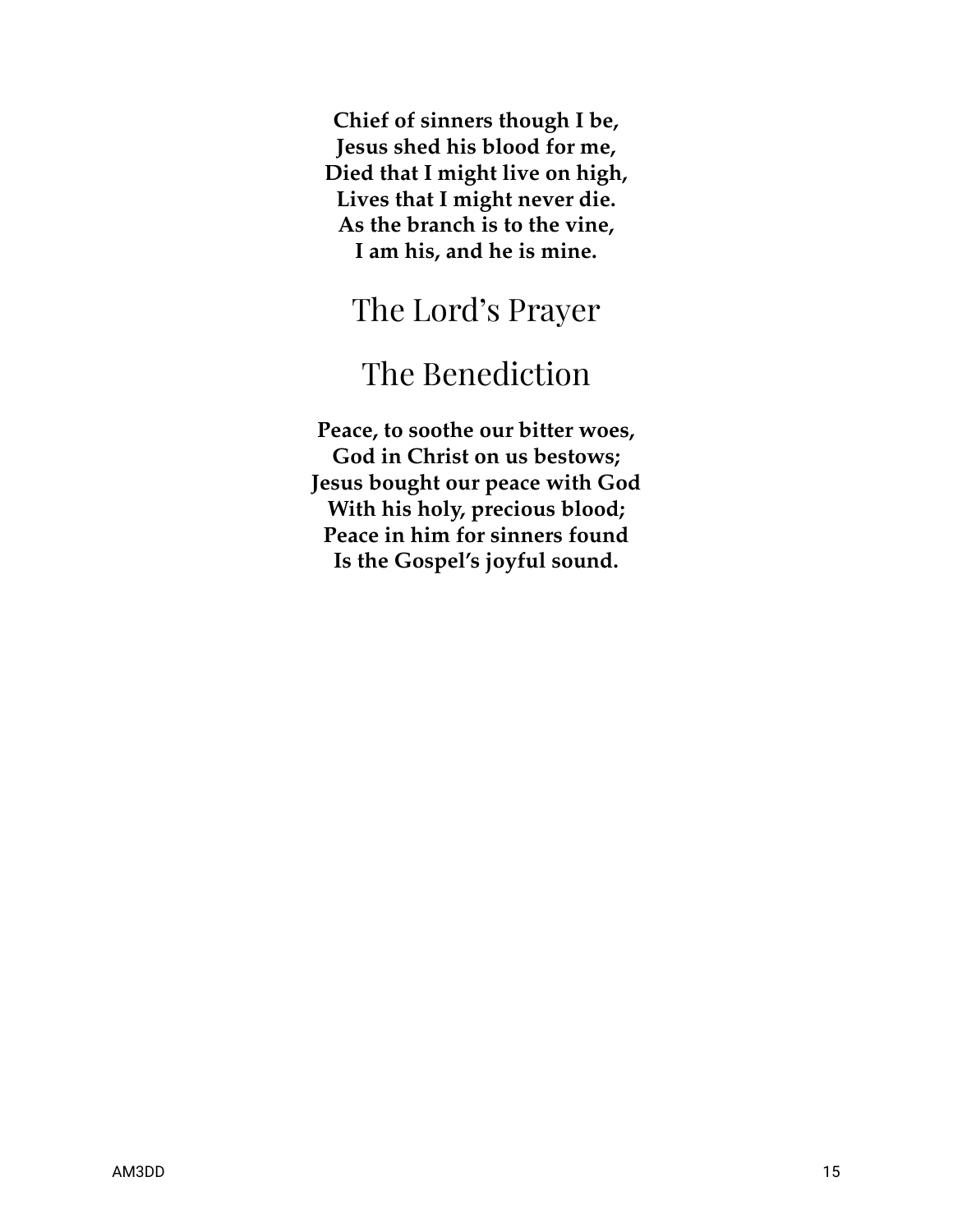### A SERIES OF SPECIAL SERVICES FOR LENT By My Hand For My Sake

Ash Wednesday • Adam/Eve Complete Script For Worship Leaders

• The opening litany features responses from Lamentations 1 and 3, and Psalm 51, and is interrupted by verses sung by the congregation to the tune Martyrdom CM:

> **Alas! And did my Savior bleed, And did my Sov'reign die? Would he devote that sacred head For sinners such as I?**

- L *Is it nothing to you, all you who pass by? Look and see if there is any sorrow like my sorrow which was brought upon me, which the Lord inflicted on the day of his fierce anger.*
- C **My transgressions are like a yoke about my neck, fastened by the hand of the Lord. They weigh so heavily upon me that my strength is gone.**
- P When we lift our hands in prayer to God in heaven, we should offer him our hearts and say, "We have sinned! We have rebelled against you!"

**Was it for sins that I had done He groaned upon the tree? Amazing pity, grace unknown, And love beyond degree!**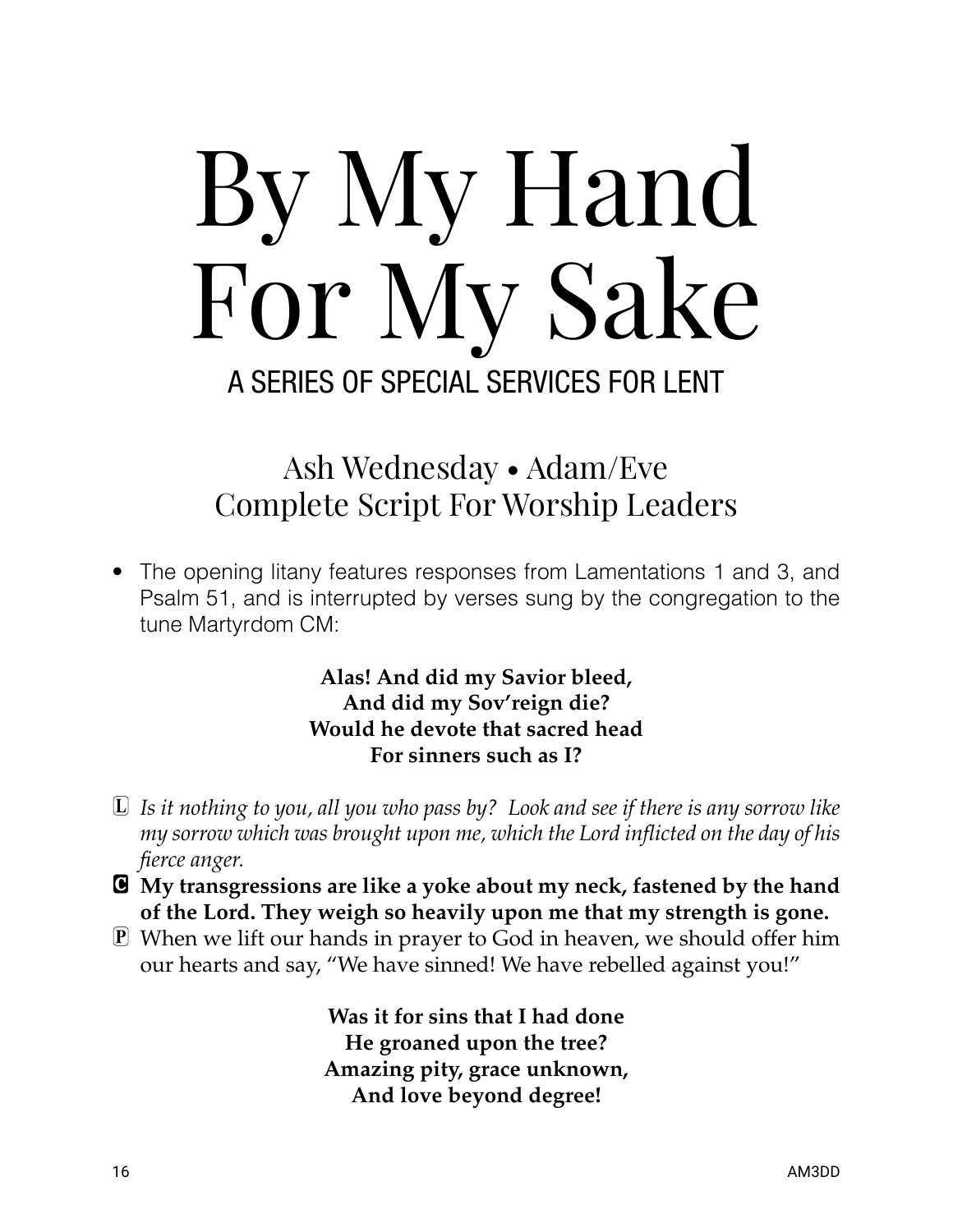- P You are kind, God! Please have pity on me.
- C **You are always merciful! Please wipe away my sins. Wash me clean from all of my sin and guilt.**
- P I know about my sins, and I cannot forget my terrible guilt.
- C **You are really the one I have sinned against. I have disobeyed you and have done great wrong. So it is right and fair for you to correct and punish me. I have sinned and done wrong since the day I was born.**
- P But you want complete honesty, so teach me true wisdom.
- C **Wash me with hyssop until I am clean and whiter than snow. Let me be happy and joyful!**
- P You crushed my bones,
- C **now let them celebrate. Turn your eyes from my sin and cover my guilt.**
- P Create pure thoughts in me and make me faithful again. Don't chase me away from you or take your Holy Spirit from me.

**O Hope of ev'ry contrite soul, O Joy of all the meek, How kind you are to those who fall, How good to those who seek!**

• The Prayer Of The Day is offered by the pastor according to local liturgical tradition. Afterwards, this hymn verse is sung by the congregation to the tune Martyrdom CM:

> **To God all glory, praise, and love Be now and ever giv'n By saints below and saints above, The Church in earth and heav'n.**

- This Homily is delivered by the pastor:
- P Look at your hands. Amazing things, really. Ten digits, capable of working in harmony. And with those two opposable thumbs we carry at the ends of our arms two miracles of nature, capable of wielding a mighty hammer ... or a tiny tweezer. Able to construct a colossal bridge ... or the most delicate woman's wristwatch. Miracles of nature, indeed—marvelously engineered by our creating God. Look at your hands. Just look at them.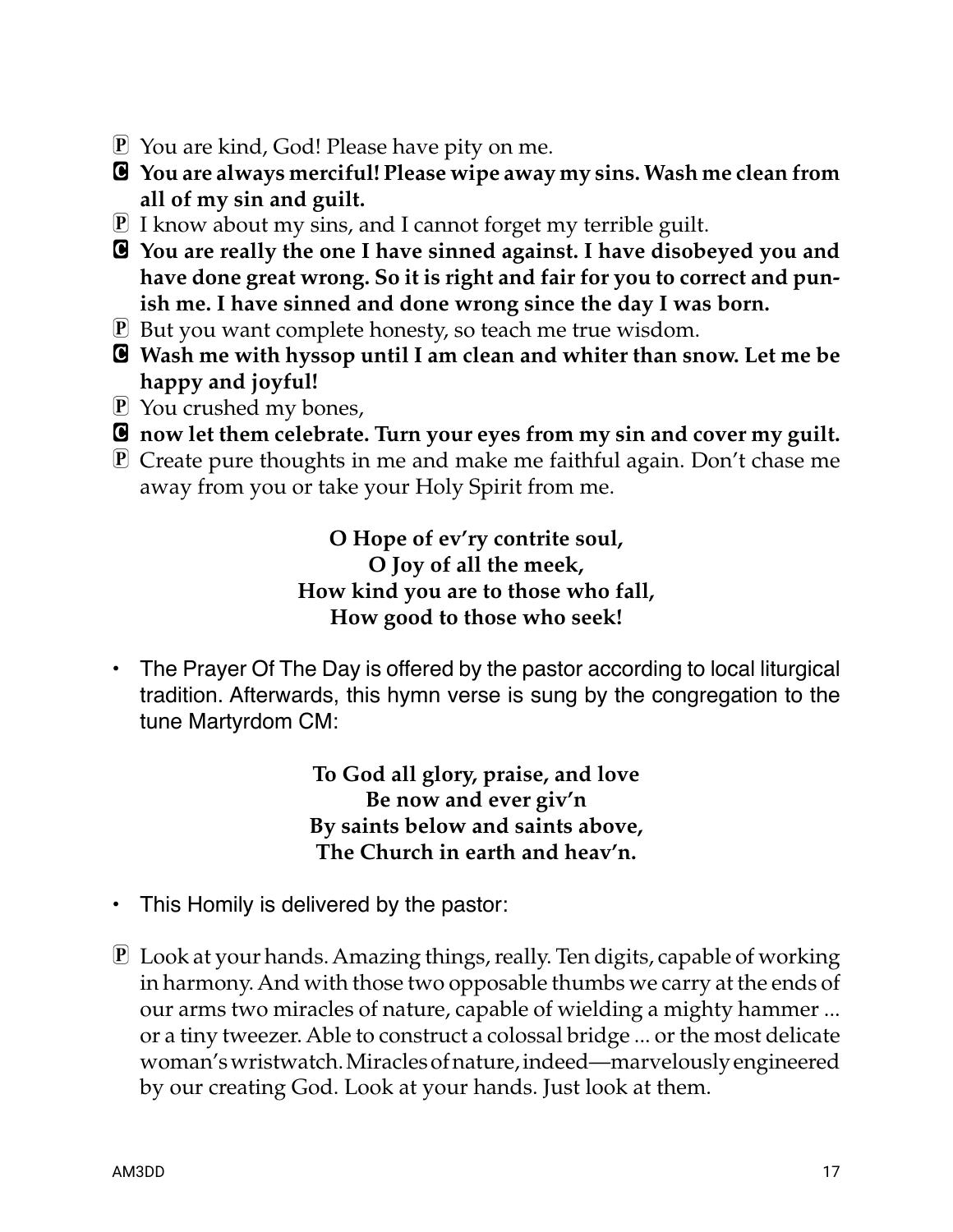In his hands, in his very own hands, God scooped up a mound of clay from a river's edge and shaped it into his own image. There, on the banks of that river, God breathed his own breath ... his own Spirit ... into that dirt-man's lungs, and *(blowing)* whoosh, he became a living, breathing being.

I wonder what Adam saw when he looked at his hands.

After the incident with the fruit ... after his banishment from the garden and his fall away from God ... he almost certainly saw dirt in his hands. "Cursed is the ground because of you," God said that fateful day. "In toil you shall eat of it all the days of your life." Dirt, caked on his hands from digging in the dust, was what he saw. Trying desperately to eke out a living from the earth, when only thistle and bramble came forth from his labor, Adam was accustomed to digging in the dirt.

But the dirt lay deeper still. "Dust *you are*," God reminded Adam that day, "and to dust ... you shall return." Even if Adam could wash away the dirt from the fields, he would never get to the bottom of it.

Look at your hands and think about dirt. Because some day those hands of yours ... and these hands of mine ... along with everything else that is us, will yield again to the dust. We are born in Adam's image. We, too, are dust ... and to dust we shall return.

But I also wonder whether Adam didn't see more than just dust when he gazed into his hands. Because, you see, if God molded Adam from the clay, I think I know enough of sculpture to say with certainty that Adam must have been covered with God's fingerprints. And I wonder if, as a final act in putting Adam together, God didn't press his almighty hand into the hand of Adam. I wonder if Adam bore on his fingers the very fingerprints of God.

Because, if that is so, then hands with those same marks, now marked, as well, with prints from nails, would one day rise from the dust again. And those same hands would beckon Adam and Eve and all children of dust to rise as well. Good news will follow, children of dust. Good news, indeed. But for now ... consider ... dust.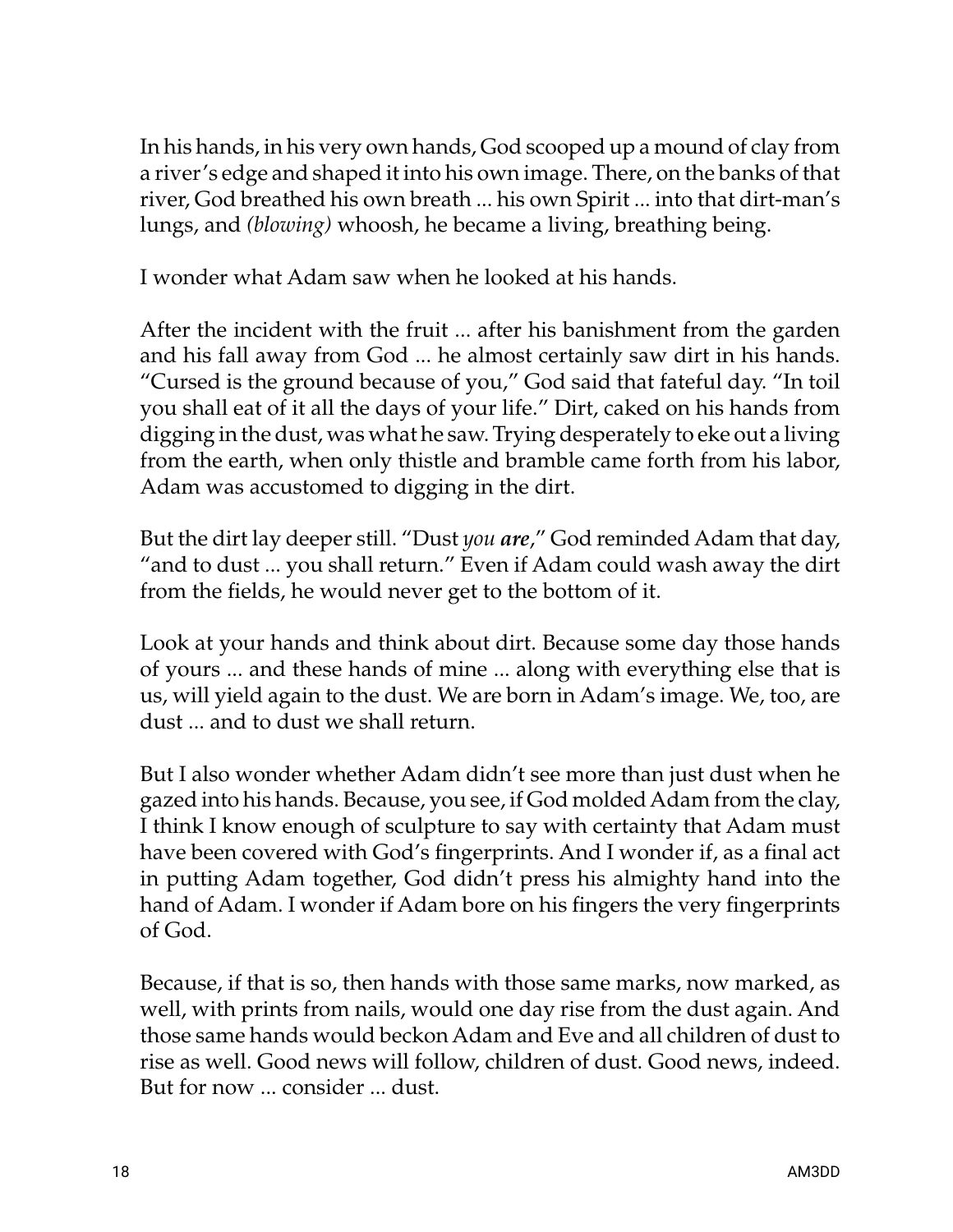• This hymn is sung by the congregation to the tune Mendon LM:

**"Yet even now," thus says the Lord, "Return to me with all your heart, With fasting and with tears of grief; Your hearts, and not your garments, part."**

**Unto the Lord, your God, return, Who sends his mercy from above; For he is gracious, slow to wrath, And he abounds in steadfast love.**

**The sinless Son of God was made, For us, the One by sin defiled, That we in him might righteous be And with our Father reconciled.**

**Even as we return, O God, Claiming your grace for Jesus' sake, Turn now to us with heartfelt love And leave a blessing in your wake.**

- The Old Testament Lesson, Joel 2:12-19, read by a reader:
- R "Yet even now," declares the LORD, "return to me with all your heart, with fasting, with weeping, and with mourning; and rend your hearts and not your garments." Return to the LORD your God, for he is gracious and merciful, slow to anger, and abounding in steadfast love; and he relents over disaster. Who knows whether he will not turn and relent, and leave a blessing behind him, a grain offering and a drink offering for the LORD your God? Blow the trumpet in Zion; consecrate a fast; call a solemn assembly; gather the people. Consecrate the congregation; assemble the elders; gather the children, even nursing infants. Let the bridegroom leave his room, and the bride her chamber. Between the vestibule and the altar let the priests, the ministers of the LORD, weep and say, "Spare your people, O LORD, and make not your heritage a reproach, a byword among the nations. Why should they say among the peoples, 'Where is their God?'"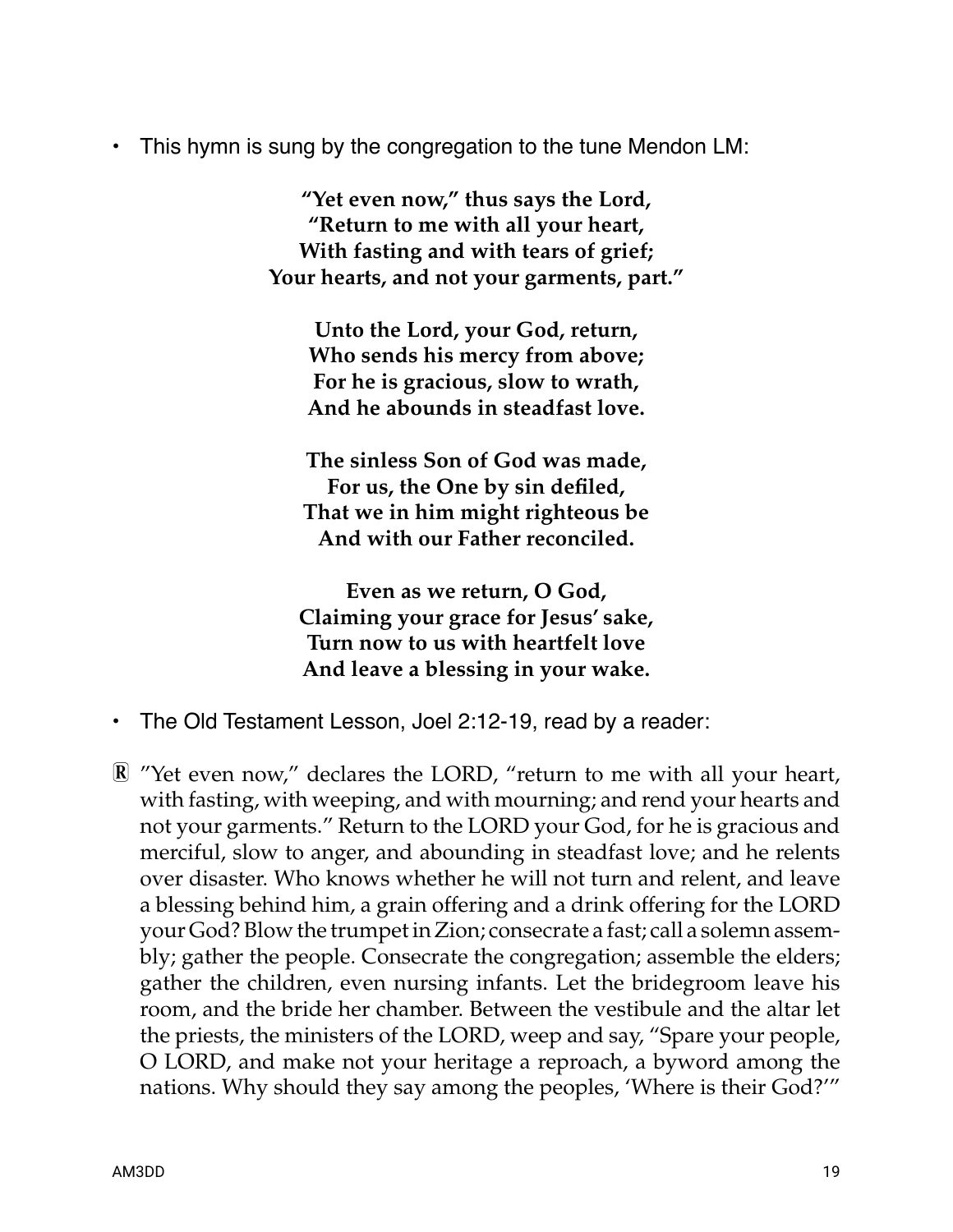Then the LORD became jealous for his land and had pity on his people. The LORD answered and said to his people,"Behold, I am sending to you grain, wine, and oil, and you will be satisfied; and I will no more make you a reproach among the nations.

- This Responsory from Hebrews 12:2 is shared between a reader and the congregation:
- L *Let us keep our eyes on Jesus, who leads us and makes our faith complete.*
- C **He endured the shame of being nailed to a cross, because he knew that later on he would be glad he did.**
- L *Now he is seated at the right side of God's throne.*
- C **Let us keep our eyes on Jesus, who leads us and makes our faith complete.**
- The New Testament Lesson, 2 Corinthians 5:20b—6:2, is read by a reader:
- $\mathbb R$  We implore you on behalf of Christ, be reconciled to God. For our sake he made him to be sin who knew no sin, so that in him we might become the righteousness of God. Working together with him, then, we appeal to you not to receive the grace of God in vain. For he says, "In a favorable time I listened to you, and in a day of salvation I have helped you." Behold, now is the favorable time; behold, now is the day of salvation.
- The Monolog (for Adam) is delivered:

*If your worship includes The Old Rugged Cross, walk down the aisle carrying a broad shallow basket (probably lined with plastic) filled with black dirt. Potting soil would work very well. In the basket might also be a gardening tool such as a trowel … and maybe also some fruit, like pears and/or apples. Place it at the foot of the cross.*

**R** There are times when I dream ... when on the wings of gentle sleep sweet visions transport me back to those times ....

Oh, you cannot understand the enormity of my remorse, or the gravity of my guilt, because it is not possible for you to grasp what I ... what we ... lost.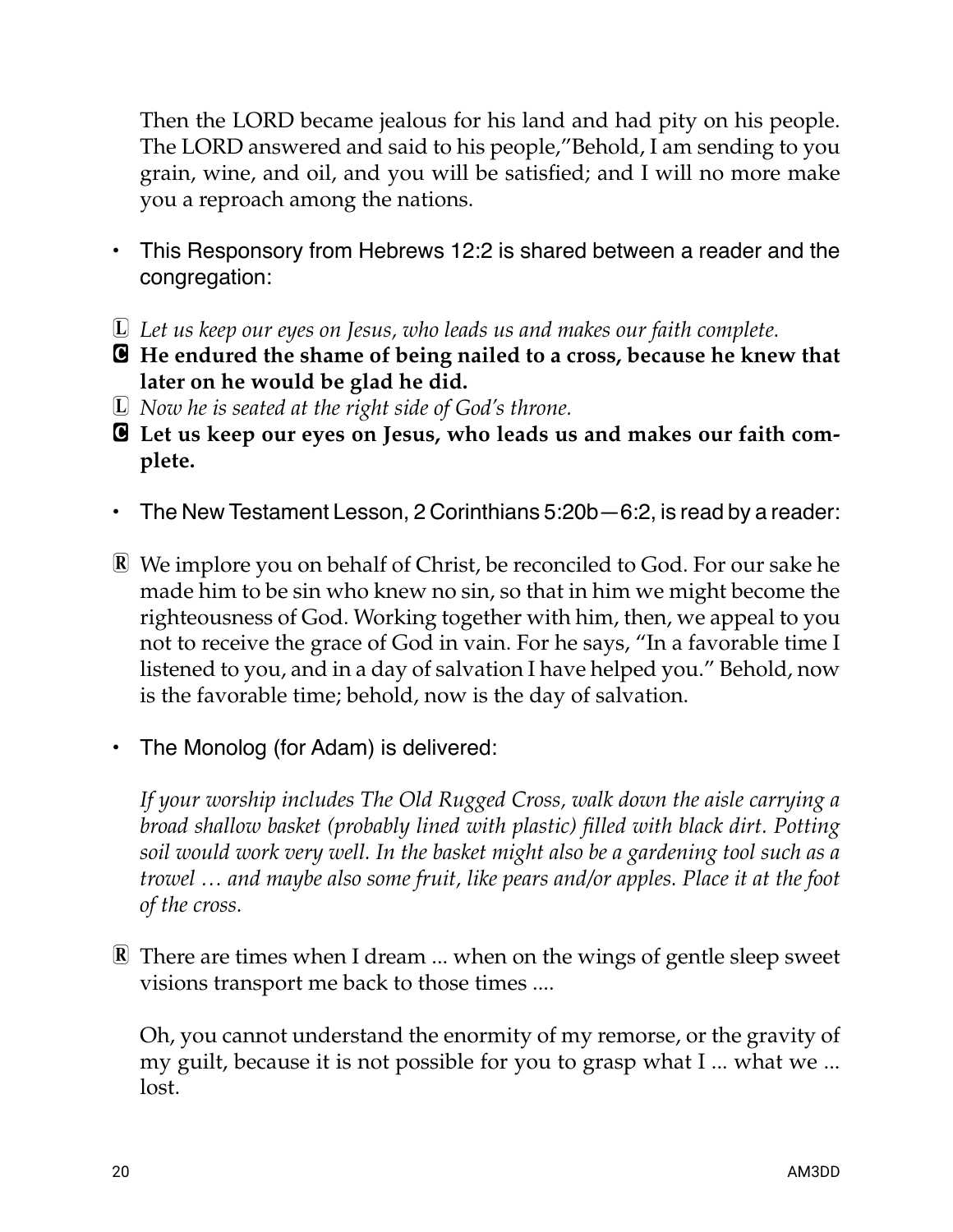Even now the memory of it fades. Even now the thoughts of Eden ... that heavenly garden ... slip away from me as the memory of a dream recedes with the morning, leaving only the empty shells of emotion in its wake.

There are times, of course, when I think of it as I labor—as I scratch and dig at this accursed ground, watering the dirt with my sweat—the furrows in the soil matching, line for line, the furrows of my brow. It is then that the regret is the strongest ... and the anger ... and the loss.

But it is in the dreams that I am whisked away, most completely, most innocently, to the way it was.

Oh, Eden, that glorious garden, planted by God, where birds never ceased in their morning song and flowers bloomed, uncoaxed, in magnificent, rainbow hues; where wolves frolicked with bobcats and lions snoozed with lambs. I made my bed, one time, upon the downy belly of a bear, lulled to sleep by his gentle, cavernous snoring.

It never rained there. Did you know that? The always-blue sky bore on its back the most pillowy of clouds. But never did it cloud over. Never was the sun completely hidden from our sight. Not that there was a lack of water. Oh, no! Springs gurgled with their icy issues, which tumbled over smooth stones and through grassy meadows. And that miraculous morning mist—it watered the ground and filled the air with such delightful, earthy aromas.

*(Still dreamy)* And the fruit ...

*(With gravity)* The fruit.

There's the rub.

Because it wasn't just the garden—the sights and sounds, the aromas and the flavors, the feeling and the peace.

It was Him. When we walked with Him in the deepening dusk, talking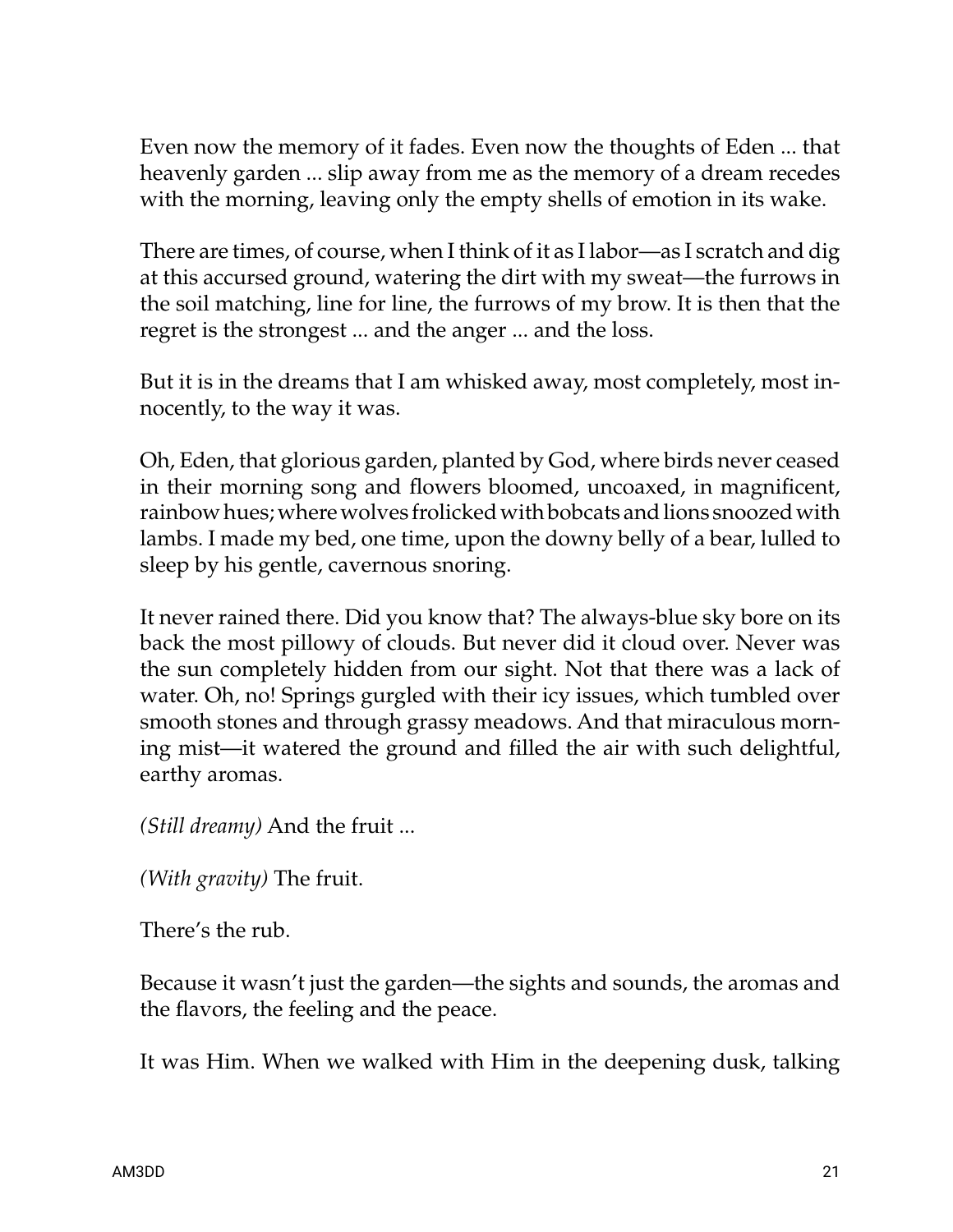over the events of the day. When we lay, together, in the afternoon sunshine. When we ate with Him, and drank, and shared. When He opened His magnificent mouth ... and began to sing. Oh, the music. You have no idea.

You could not believe how close He was.

You call it, I'm told, the Fall—what happened there in the garden, what happened with me and with my wife. The word is very descriptive—Fall and accurate as well. For that is exactly how it feels. Because, you see, as much as I would like to blame someone else—that snake, my wife, even God (and I did all three that fateful day—"The *woman* ... which *you* gave to be with me ... she gave me fruit from the tree and I ate."), as much as I would like to blame anybody else ... it was I who fell away.

I took that fruit ... I wrapped my hands around it ... and then my lips ... and then my teeth ... and I ate it. I disobeyed. I fell away.

It was not God who turned His back. No. In fact, He searched me out, running through the garden until He found me, hidden in my shame.

No one is to blame but me. It was by my hand ... by my own hand, wrapped around that wretched fruit, that I have received what I deserved.

I fell—fell out of the garden, away from the earth and the animals, away from my wife, away from immortality ... and away from Him.

Earth man, He called me. Dirt man ... Dusty. That's what Adam means. That's what his Hands can do. He formed me out of the dust of the ground shaping, molding, gently caressing me, breathing His own breath into my lungs.

And when my hands go to work? "Remember you are dust—Adam—dust ... and to dust you shall return." That is the result of my handiwork. By His hand ... life. By my hand ... death.

I know what love is. I know, firsthand, how powerful it is. And so I know, too, deep within, that He is still chasing me. He will continue to love me ... love me so strongly that it will hurt Him—terribly.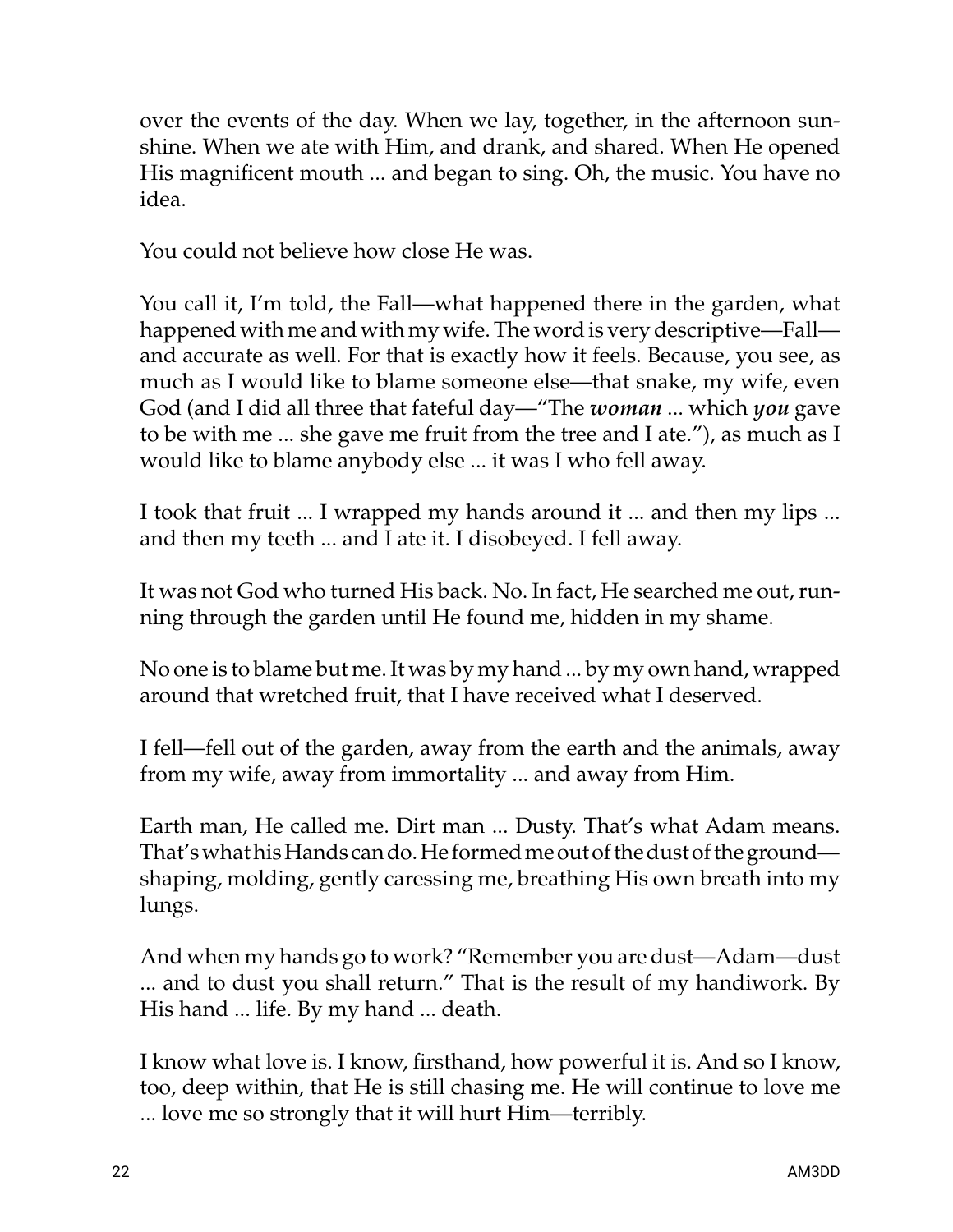And so, as I stand here, laboring over this dirt, to which I will one day return, I look to the day that He promised would come—the day when He will come back for me.

And I wonder how much it will hurt Him. I wonder what the cost will be.

For, it was by my hand, clutching that fruit, hiding my face, weaving those clothes ... it was by my hand that all of this is necessary.

And it is for my sake that He will fight to win me back.

*If your worship includes The Old Rugged Cross, at the end of the monolog, pick up a piece of fruit and contemplate it for a moment before putting it back. Then lift a handful of dirt and let it fall back into the basket, keeping some to rub between your thumb and fingers so that some remains there. Then lower your head as if thinking, and raise your hand as if scratching your forehead in thought. When your hand is removed, a smudge of dirt should remain on your forehead.* 

*Following that action you may simply leave down the center aisle … or, you might take the fruit from the basket and place it at the foot of the cross, and carry the basket (with dirt and tool) with you as you leave.*

• Or the Monolog (for Eve) is delivered:

*If your worship includes The Old Rugged Cross, walk down the aisle carrying a broad shallow basket (probably lined with plastic) filled with black dirt. Potting soil would work very well. In the basket might also be a gardening tool such as a trowel … and maybe also some fruit, like pears and/or apples. Place it at the foot of the cross.*

 $\mathbb{R}$  There are times when I dream ... when on the wings of gentle sleep sweet visions transport me back to those times ....

Oh, you cannot understand the enormity of my remorse, or the gravity of my guilt, because it is not possible for you to grasp what I ... what we ... lost.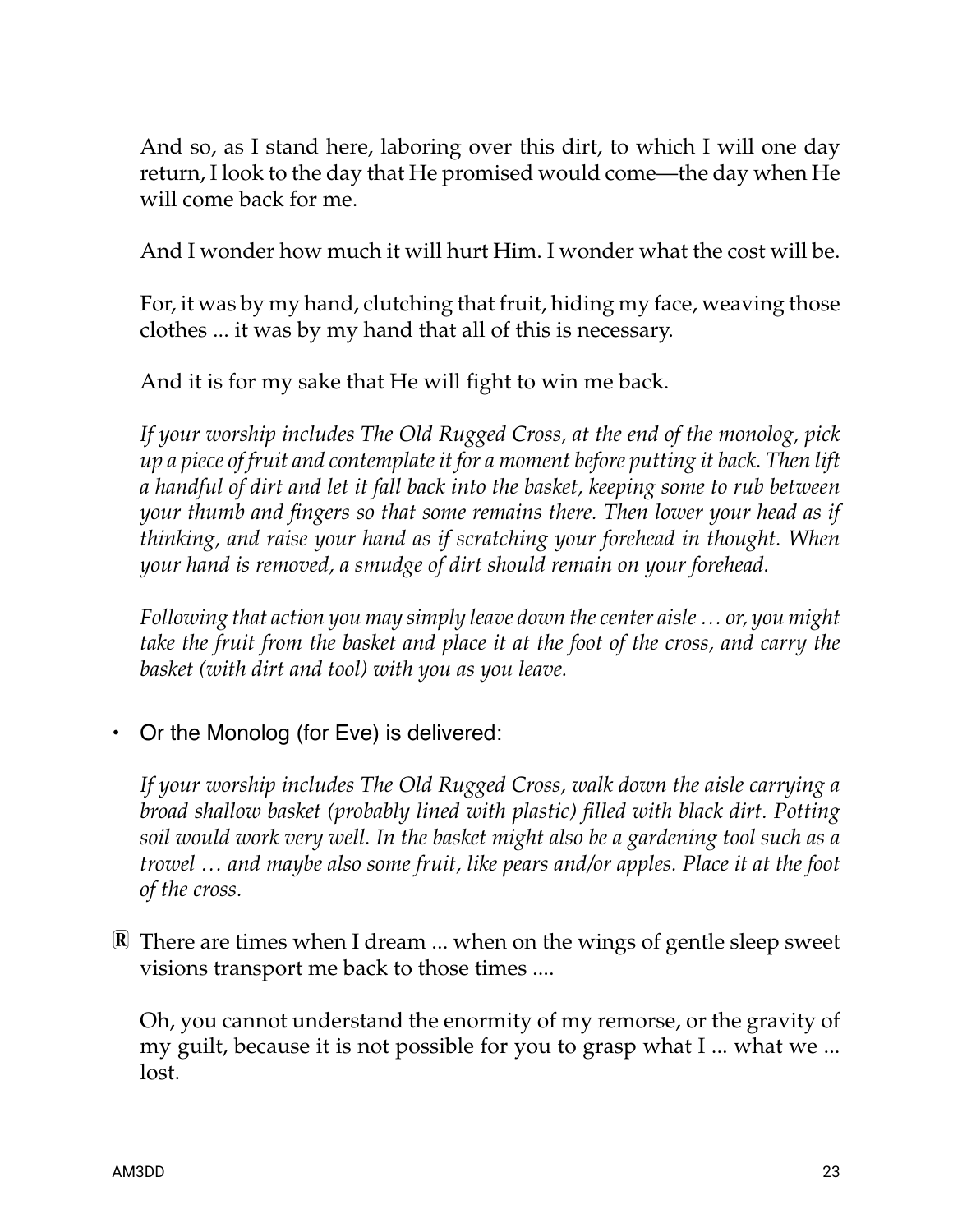Even now the memory of it fades. Even now the thoughts of Eden ... that heavenly garden ... slip away from me as the memory of a dream recedes with the morning, leaving only the empty shells of emotion in its wake.

There are times, of course, when I think of it as I labor—as I scratch and dig at this accursed ground, watering the dirt with my sweat—the furrows in the soil matching, line for line, the furrows of my brow. Or, when in the throes of childbirth, when my body strains to bring those children into this world, when pain shooting through my limbs and head—it is then that the regret is the strongest ... and the anger ... and the loss.

But it is in the dreams that I am whisked away, most completely, most innocently, to the way it was.

Oh, Eden, that glorious garden, planted by God, where birds never ceased in their morning song and flowers bloomed, uncoaxed, in magnificent, rainbow hues; where wolves frolicked with bobcats and lions snoozed with lambs. I made my bed, one time, upon the downy belly of a bear, lulled to sleep by his gentle, cavernous snoring.

It never rained there. Did you know that? The always-blue sky bore on its back the most pillowy of clouds. But never did it cloud over. Never was the sun completely hidden from our sight. Not that there was a lack of water. Oh, no! Springs gurgled with their icy issues, which tumbled over smooth stones and through grassy meadows. And that miraculous morning mist—it watered the ground and filled the air with such delightful, earthy aromas.

*(Still dreamy)* And the fruit ...

*(With gravity)* The fruit.

There's the rub.

Because it wasn't just the garden—the sights and sounds, the aromas and the flavors, the feeling and the peace.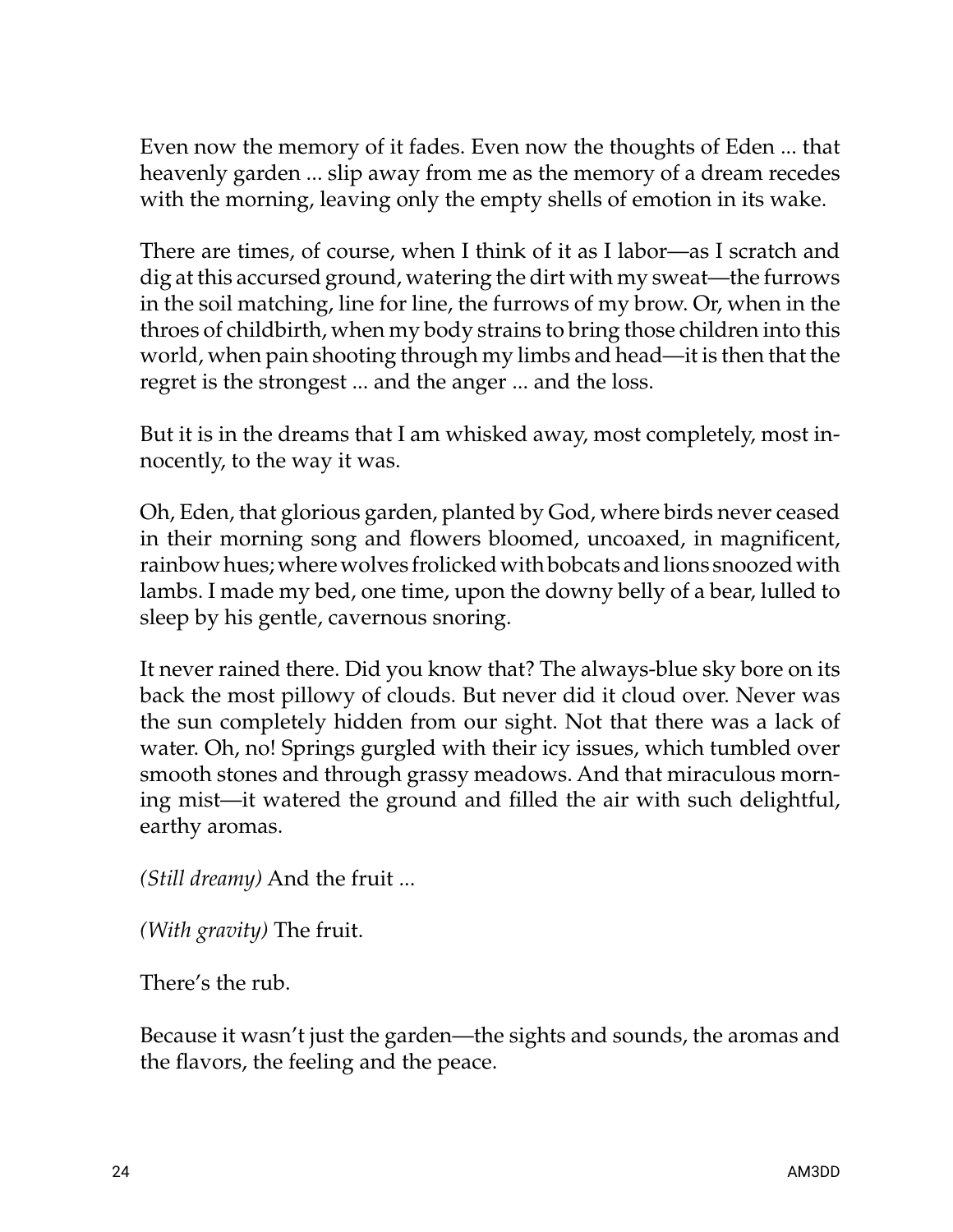It was Him. When we walked with Him in the deepening dusk, talking over the events of the day. When we lay, together, in the afternoon sunshine. When we ate with Him, and drank, and shared. When He opened His magnificent mouth ... and began to sing. Oh, the music. You have no idea.

You could not believe how close He was.

You call it, I'm told, the Fall—what happened there in the garden, what happened with my husband and me. The word is very descriptive—Fall and accurate as well. For that is exactly how it feels. Because, you see, as much as we would like to blame someone else—that snake, my husband, even God (and Adam did blame others that fateful day—"The *woman* ... which *you* gave to be with me ... she gave me fruit from the tree and I ate."), as much as I would like to blame anybody else ... it was I who fell away.

I took that fruit ... I wrapped my hands around it ... and then my lips ... and then my teeth ... and I ate it. I disobeyed. I fell away.

It was not God who turned His back. No. In fact, He searched us out, running through the garden until He found us, hidden in our shame.

No one is to blame but me. It was by my hand ... by my own hand, wrapped around that wretched fruit, that I have received what I deserved.

I fell—fell out of the garden, away from the earth and the animals, away from my husband, away from immortality ... and away from Him.

Earth man, He called my husband. Dirt man ... Dusty. That's what Adam means. That's what His hands can do. He formed Adam out of the dust of the ground—shaping, molding, gently caressing Him, breathing His own breath into Adam's lungs. And he dug into His creation's side, and from a rib handcrafted me! When His hands go to work—miracles are the result!

And when my hands go to work? "Remember you are dust—Adam—dust ... and to dust you shall return." That is the result of my handiwork. By His hand ... life. By my hand ... death.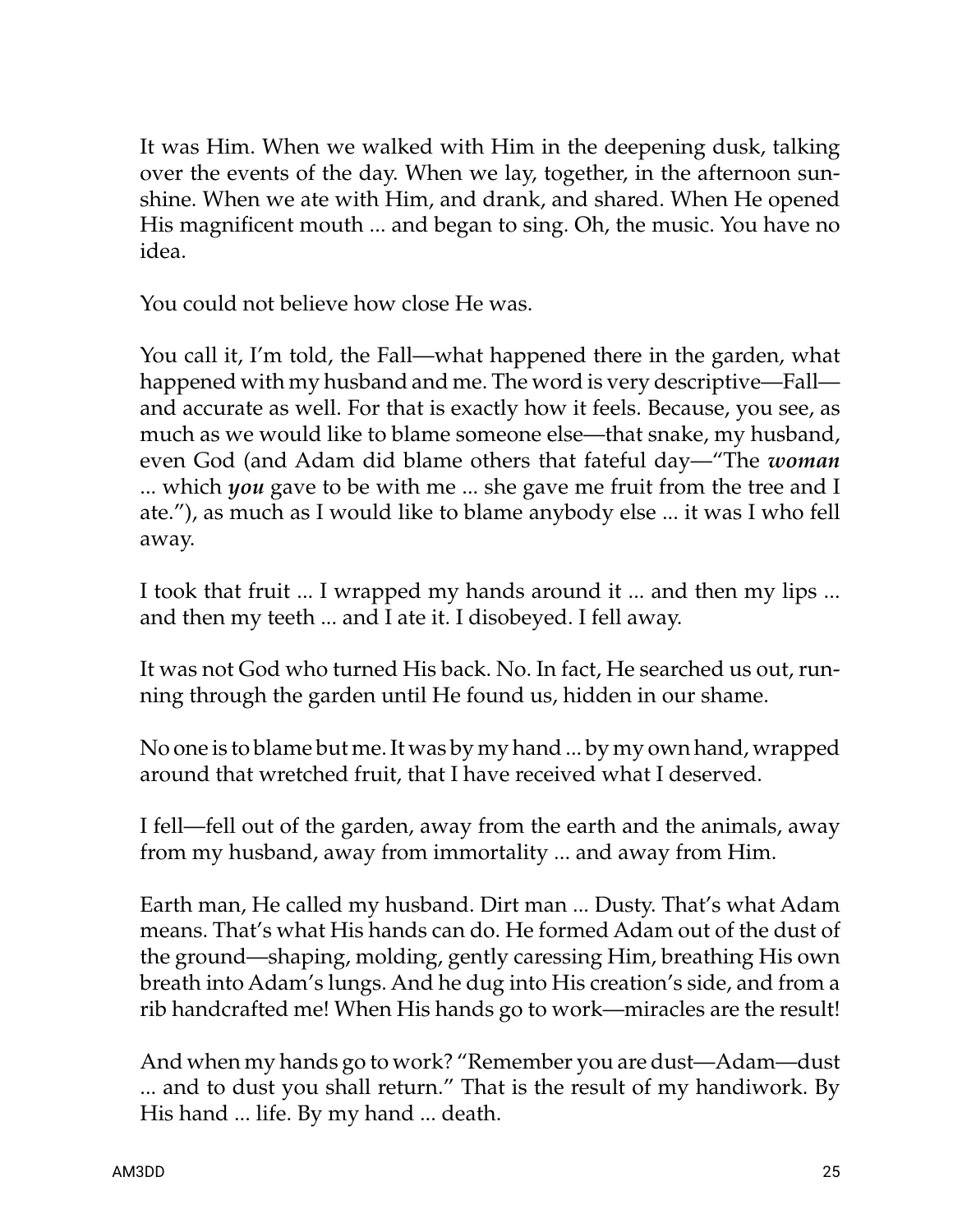I know what love is. I know, firsthand, how powerful it is. And so I know, too, deep within, that He is still chasing me. He will continue to love me ... love me so strongly that it will hurt him—terribly.

And so, as I stand here, laboring over this dirt, to which I will one day return, I look to the day that He promised would come—the day when He will come back for me.

And I wonder how much it will hurt Him. I wonder what the cost will be.

For, it was by my hand, clutching that fruit, hiding my face, weaving those clothes ... it was by my hand that all of this is necessary.

And it is for my sake that He will fight to win me back.

*If your worship includes The Old Rugged Cross, at the end of the monolog, pick up a piece of fruit and contemplate it for a moment before putting it back. Then lift a handful of dirt and let it fall back into the basket, keeping some to rub between your thumb and fingers so that some remains there. Then lower your head as if thinking, and raise your hand as if scratching your forehead in thought. When your hand is removed, a smudge of dirt should remain on your forehead.* 

*Following that action you may simply leave down the center aisle … or, you might take the fruit from the basket and place it at the foot of the cross, and carry the basket (with dirt and tool) with you as you leave.*

• This Hymn is sung by the congregation to the tune *Herzlich Tut Mich Verlangen 76 76 D*:

> **Remember, earth-born mortal, The dust from which you came, And know that life's last portal Returns you to the same! Let ashes tell the story, From dust its lesson learn: Beyond life's fleeting glory To dust you shall return!**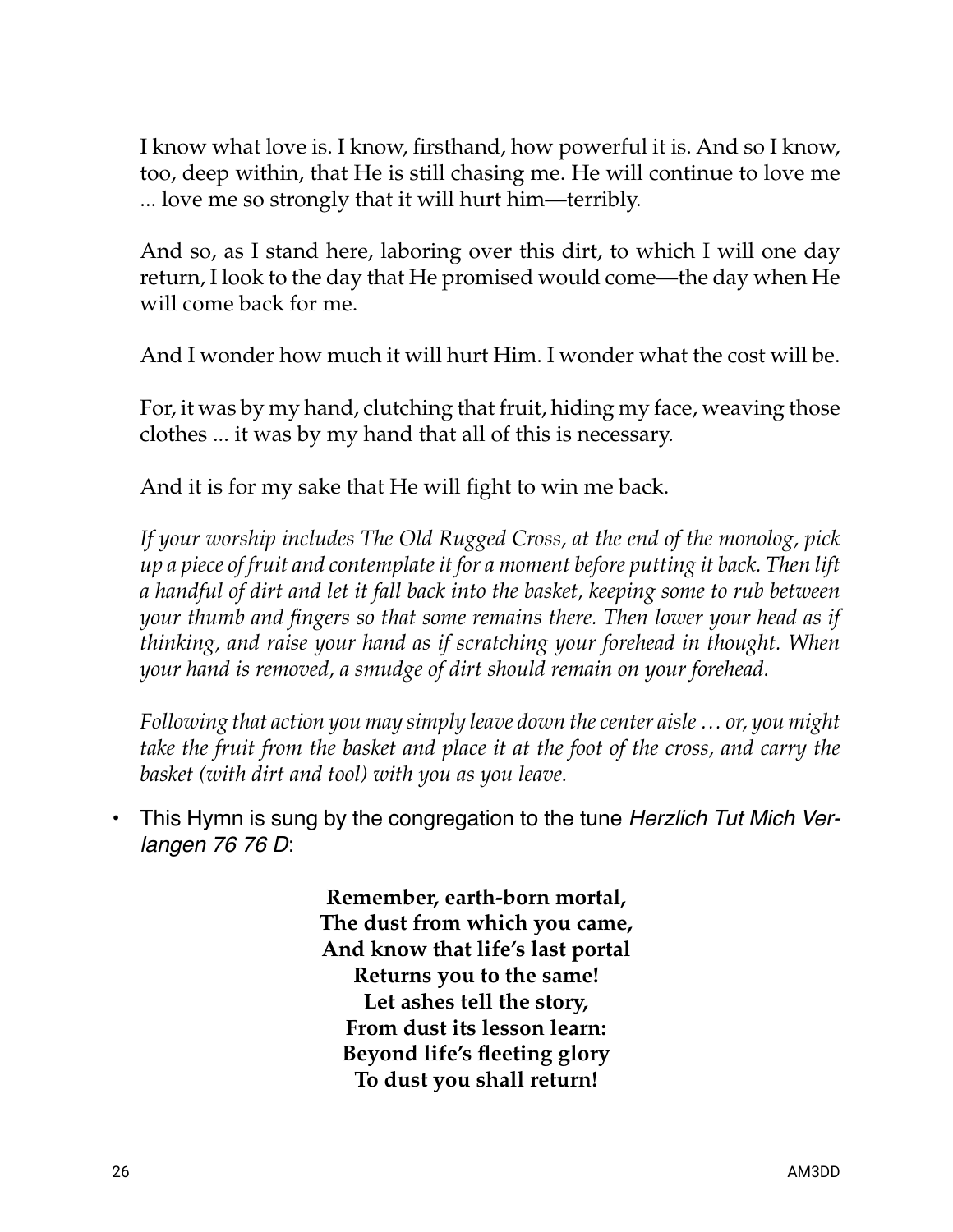• Here, if desired, The Distribution Of Ashes may take place according to local custom, after which the Hymn continues:

> **O God, you once did fashion Our lives from earth's frail dust. Through Jesus' Cross and Passion Help us your grace to trust. For Christ was born of Mary Our mortal dust to share, Our sin and guilt to carry, Our ransom to prepare.**

**Let ashes be the token Of heartfelt penitence And of your promise spoken To raise our bodies hence. Have mercy on us mortals! Let faith within us burn, That even from death's portals We may to life return!**

- These Prayers are offered by the pastor:
- P For our sakes, O loving God, your Son shared our humanity, flesh of our flesh, dust of our dust.

For our sakes, O loving God, our sinless Savior took our sin upon himself, its guilt and punishment.

For our sakes, he resisted all that might have tempted him to turn aside from your holy will, to violate your Word.

For our sakes, he took up the cross, and gave his life upon it.

For his sake, O God, stretch out *your* loving hand to fill *our* hands with *his* fullness. Loosen our grasp on the things of this world and free our wills from covetousness. Give us the strength and determination to resist temp-